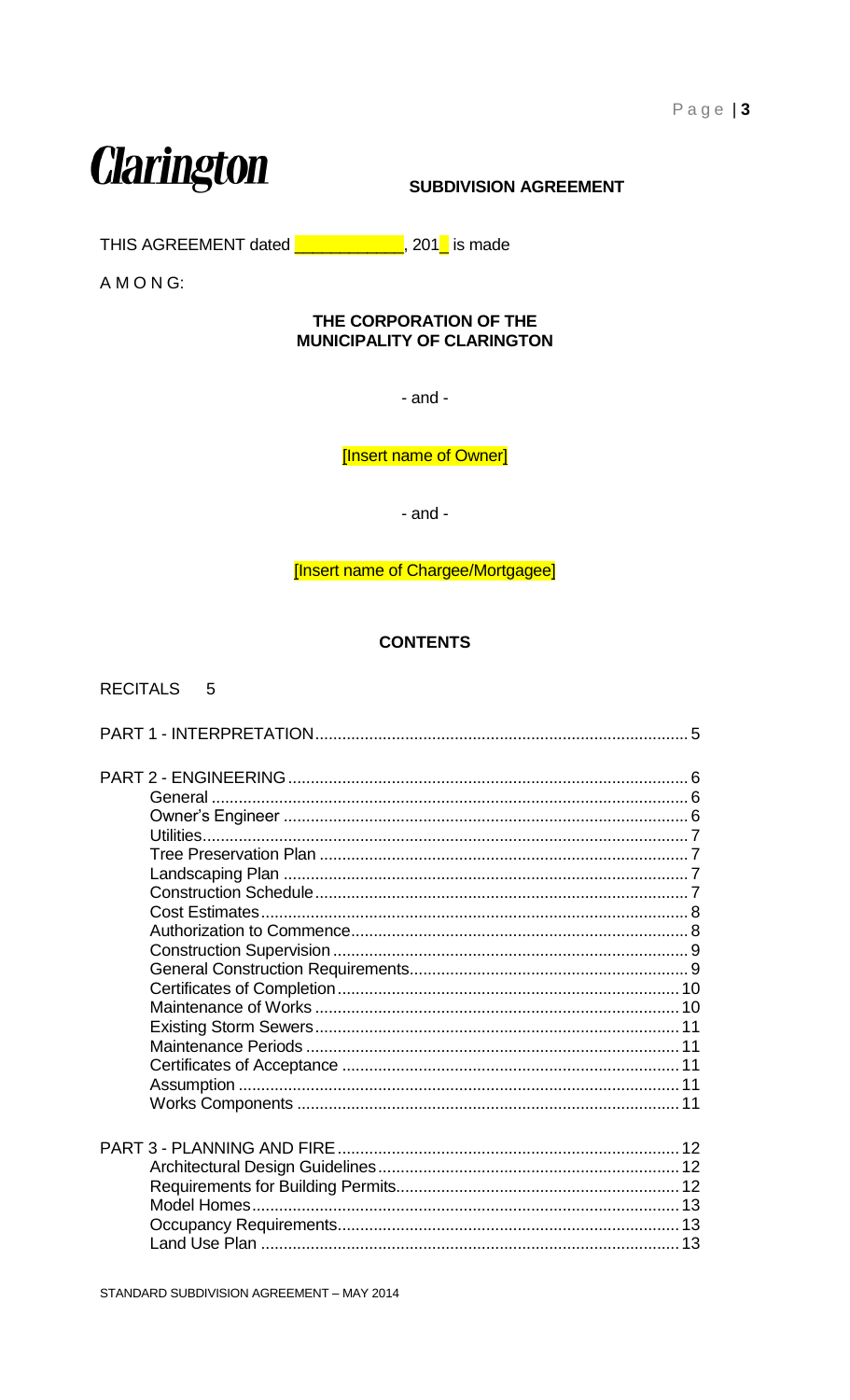| Term 20             |  |
|---------------------|--|
|                     |  |
|                     |  |
|                     |  |
|                     |  |
|                     |  |
|                     |  |
|                     |  |
|                     |  |
|                     |  |
|                     |  |
|                     |  |
|                     |  |
|                     |  |
|                     |  |
| Liens <sub>22</sub> |  |
|                     |  |
|                     |  |
|                     |  |
|                     |  |
|                     |  |
|                     |  |
|                     |  |
|                     |  |
|                     |  |
|                     |  |
|                     |  |
|                     |  |
|                     |  |
|                     |  |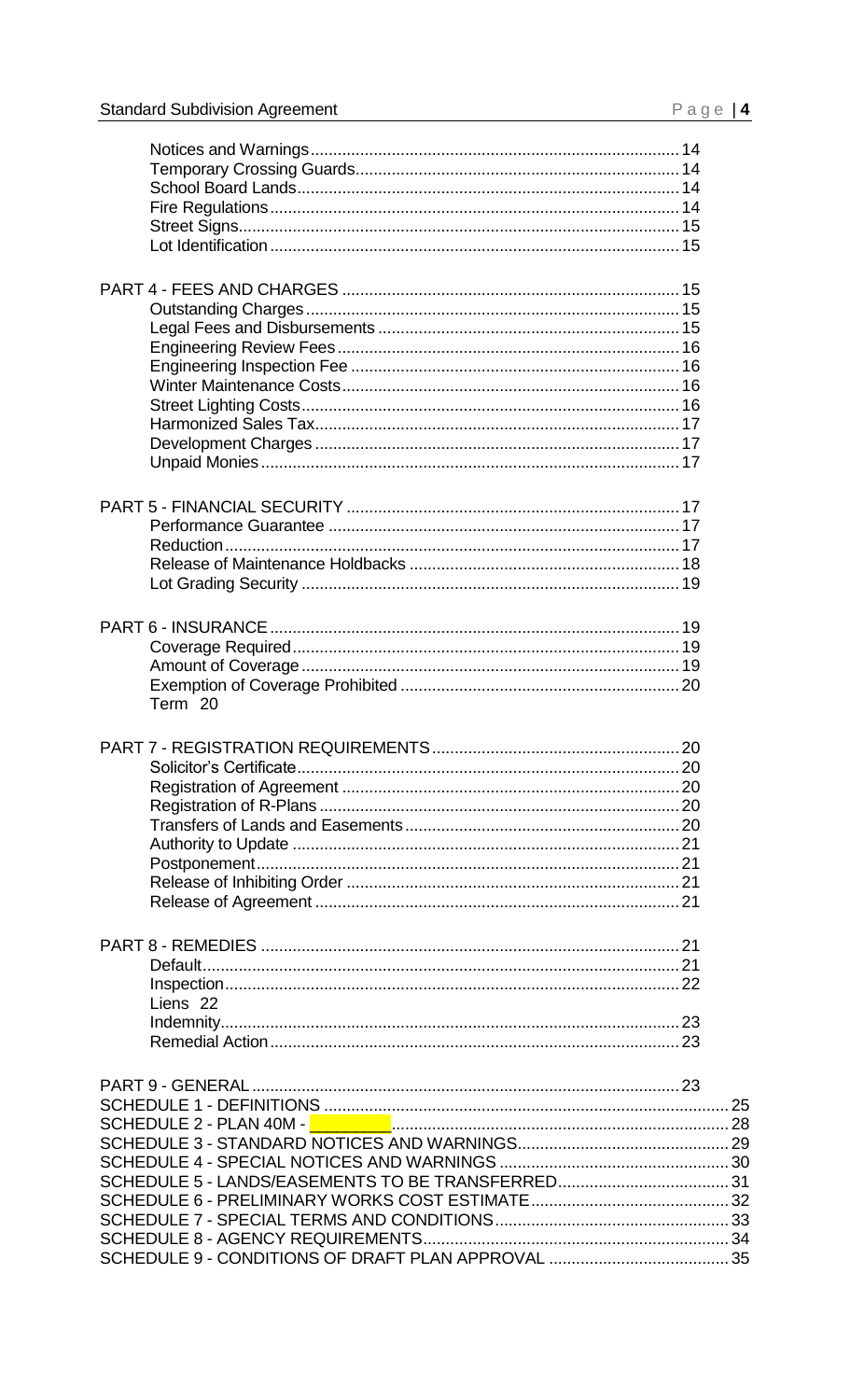#### **RECITALS**

- <span id="page-2-0"></span>A. The Owner has received approval of draft Plan of Subdivision S-Csubject to conditions, including a condition that the Owner enters into this Agreement.
- B. The lands shown on draft Plan of Subdivision S-C- **Langle Lines 2016** are now shown on Plan  $40M \blacksquare$  (the "Lands").
- C. The Municipality requires the Charge/Mortgage registered in favour of **with the "Chargee/Mortgagee") as Instrument No. L** on **EXECUTE: DEP** be postponed to this Agreement.
- D. This Agreement is made pursuant to subsection 51(26) of the *Planning Act*, R.S.O. 1990, c. P.13.

<span id="page-2-1"></span>NOW THEREFORE the parties agree as follows:

#### **PART 1 - INTERPRETATION**

- 1.1 The words and expressions used in this Agreement, including its recitals, have the meanings set out in Schedule 1.
- 1.2 This Agreement shall be read with all changes in gender or number as the context requires.
- 1.3 In this Agreement, unless otherwise specified,
	- (a) a grammatical variation of a defined word or expression has a corresponding meaning;
	- (b) references to an Act, by-law, guideline or policy shall include any amendments to or replacements of such Act, by-law, guideline or policy;
	- (c) references to Parts, sections, subsections, clauses and Schedules are references to Parts, sections, subsections, clauses and Schedules in this Agreement;
	- (d) references to Lots or Blocks are references to Lots or Blocks on the 40M-Plan;
	- (e) references to any approved plan, drawing or other document shall be deemed to include any approved revisions;
	- (f) every reference to a decision, determination, consent, approval or request shall be deemed to be qualified by the words "acting reasonably";
	- (g) every provision by which the Owner or the Owner's Engineer is required to act shall be deemed to include the words "at the Owner's cost, including the payment of any applicable taxes"; and
	- (h) every obligation of the Owner's Engineer shall also be an obligation of the Owner.
- 1.4 The following Schedules are attached to and form part of this Agreement:

Schedule 1 Definitions

Schedule 2 Plan 40M- $\frac{2}{\sqrt{2}}$ 

- Schedule 3 Standard Notices and Warnings
- Schedule 4 Special Notices and Warnings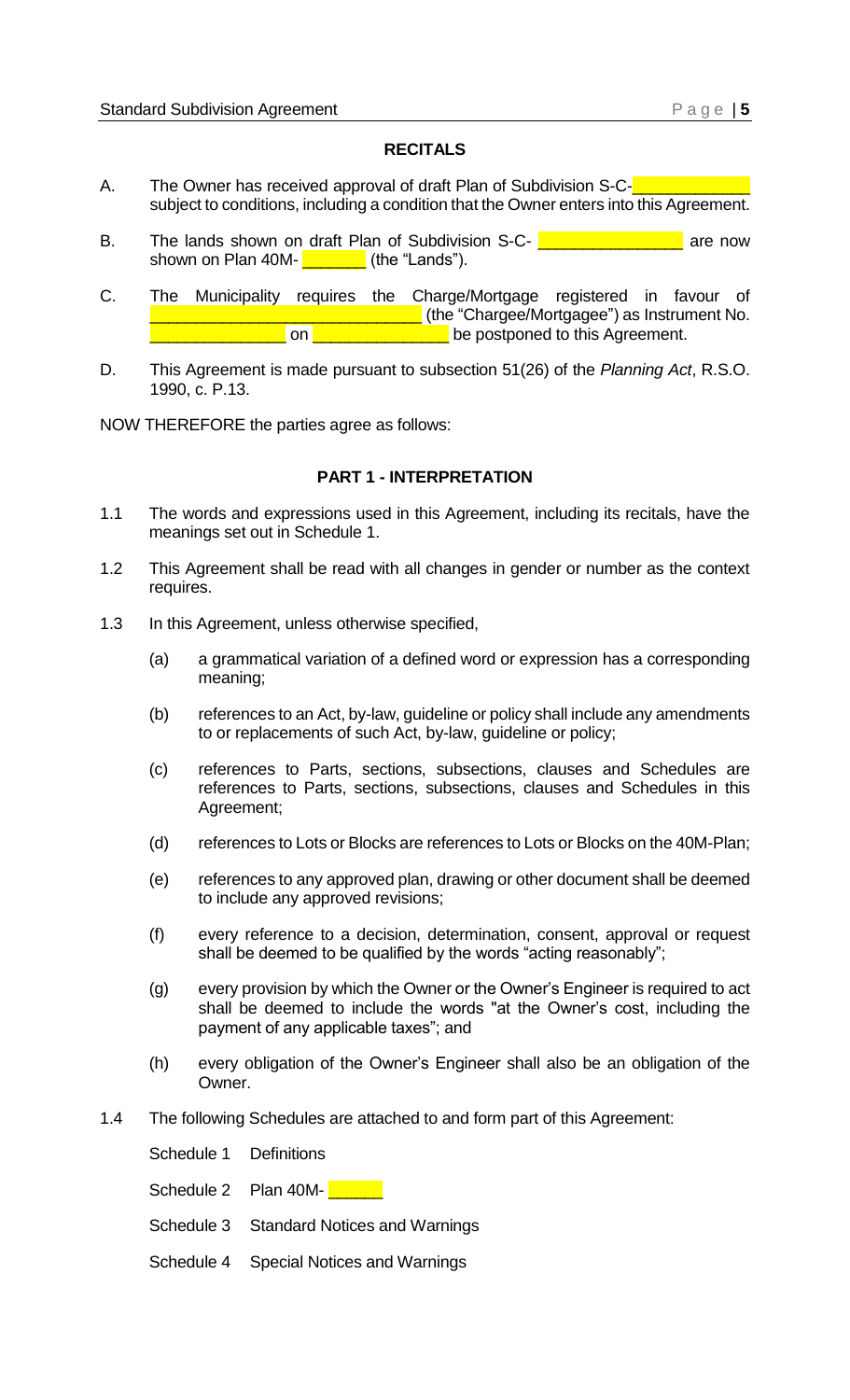- Schedule 5 Transfers of Lands and Easements
- Schedule 6 Preliminary Works Cost Estimate
- Schedule 7 Special Terms and Conditions
- Schedule 8 Agency Requirements
- 1.5 Schedule 9 (Conditions of Draft Plan Approval) is attached to this Agreement for information purposes only.

#### **PART 2 - ENGINEERING**

#### <span id="page-3-1"></span><span id="page-3-0"></span>**General**

- 2.1 The Owner and the Owner's Engineer shall ensure that all Works are designed and constructed in accordance with Municipal Specifications unless otherwise approved by the Director.
- 2.2 The Owner and the Owner's Engineer shall ensure that all licences, permits and approvals required to construct, repair and maintain the Works are obtained and maintained in good standing.
- 2.3 The Owner and the Owner's Engineer shall comply with all applicable legal requirements (including statutes, by-laws, orders and rules and regulations of every governmental authority having jurisdiction) which relate to the design, construction, repair and maintenance of the Works including all requirements under the *Occupational Health and Safety Act*, R.S.O. 1990, c. O.1 and the *Workplace Safety and Insurance Act, 1997*, S.O. 1997, c.16, Sch. A.

#### <span id="page-3-2"></span>**Owner's Engineer**

- 2.4 The Owner's Engineer is authorized to act as the Owner's representative in all matters pertaining to the design, construction, repair and maintenance of the Works and shall co-operate with the Director to protect the interests of the Municipality and the general public in all such matters.
- 2.5 The Owner's Engineer shall prepare and submit for the Director's approval all engineering plans, drawings, studies, reports, estimates, calculations and documentation required by this Agreement including,
	- (a) the Engineering Drawings, Grading and Drainage Plan and utility composite plan;
	- (b) all traffic reports, soils reports, geotechnical reports, stormwater management reports, stormwater implementation reports and other related reports;
	- (c) the Phasing Plan;
	- (d) the Preliminary Works Cost Estimate and Final Works Cost Estimate; and
	- (e) all documentation required to support requests to reduce the Performance Guarantee or the Lot Grading Security.
- 2.6 If construction of any Works has not commenced within 2 years of the date of approval of the Engineering Drawings, the approval lapses and the Owner shall resubmit such Engineering Drawings to the Director for re-approval. For purposes of this section, clearing or grubbing shall not be considered part of any Works.
- 2.7 The approved Engineering Drawings and any other documents provided to the Director under section 2.5 may be used and/or reproduced by the Municipality without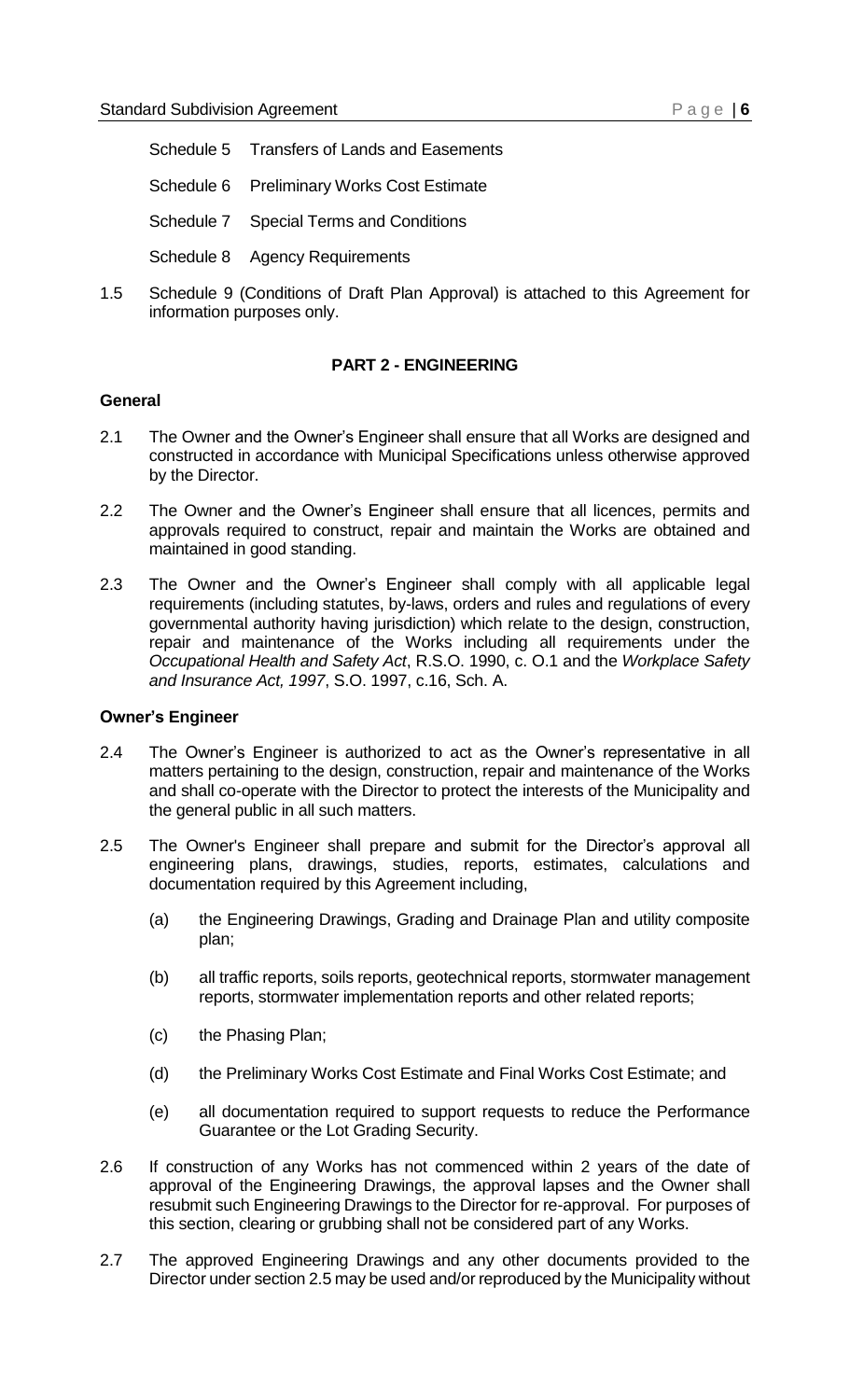cost, and without further approval or permission from either the Owner or the Owner's Engineer, irrespective of whether the Owner's Engineer's fees and disbursements in respect of any of them have been paid.

- 2.8 Approval of any Engineering Drawings shall not absolve or release the Owner or the Owner's Engineer from liability for any errors or omissions in relation to the Engineering Drawings or from any other obligation under this Agreement.
- 2.9 The Director shall not approve Engineering Drawings unless (a) they are consistent with the Community Theme Plan (if applicable) and the Landscaping Plan; and (b) any lands or easements required for Works on external lands have been transferred to the Municipality.

#### <span id="page-4-0"></span>**Utilities**

- 2.10 The Owner shall enter into agreements with the authorities having jurisdiction to ensure the proper design and installation of all utilities required to service the Lands including water, sanitary sewers, electrical, telecommunications and gas, and provide copies of all such agreements to the Municipality.
- 2.11 All utility services shall be installed in locations approved by the Director. Unless otherwise approved, all utility service lines shall be installed underground.
- 2.12 The Owner shall arrange with Canada Post for the provision of a mail distribution system to service the Lands in locations approved by the Director.

#### <span id="page-4-1"></span>**Tree Preservation Plan**

- 2.13 An Authorization to Commence shall not be issued unless the Owner has submitted and the Directors have approved an update to the Tree Preservation Plan. The Owner's Engineer shall ensure that all Engineering Drawings conform to the updated Tree Preservation Plan, unless the Directors approve otherwise.
- 2.14 The Owner shall preserve all trees required to be preserved in the updated Tree Preservation Plan and otherwise comply in all respects with the updated Tree Preservation Plan.

#### <span id="page-4-2"></span>**Landscaping Plan**

- 2.15 An Authorization to Commence shall not be issued unless the Owner has submitted and the Directors have approved a Landscaping Plan.
- 2.16 The Owner's Engineer shall ensure that the Landscaping Plan conforms to the Municipal Specifications and is consistent with the approved Engineering Drawings.
- 2.17 All landscaping shall be planted in accordance with the approved Landscaping Plan.

#### <span id="page-4-3"></span>**Construction Schedule**

- 2.18 An Authorization to Commence shall not be issued unless the Owner has submitted and the Director has approved a Construction Schedule.
- 2.19 The Owner shall not commence placement of base asphalt paving later than December 1st and shall not commence placement of surface asphalt paving later than November 15th. The Construction Schedule shall include a scheduling contingency period of at least 2 weeks to meet these paving deadlines.
- 2.20 The Owner shall proceed in good faith in a continuous manner to construct all of the Works referred to in an Authorization to Commence in accordance with the timing and sequence set out in the Construction Schedule.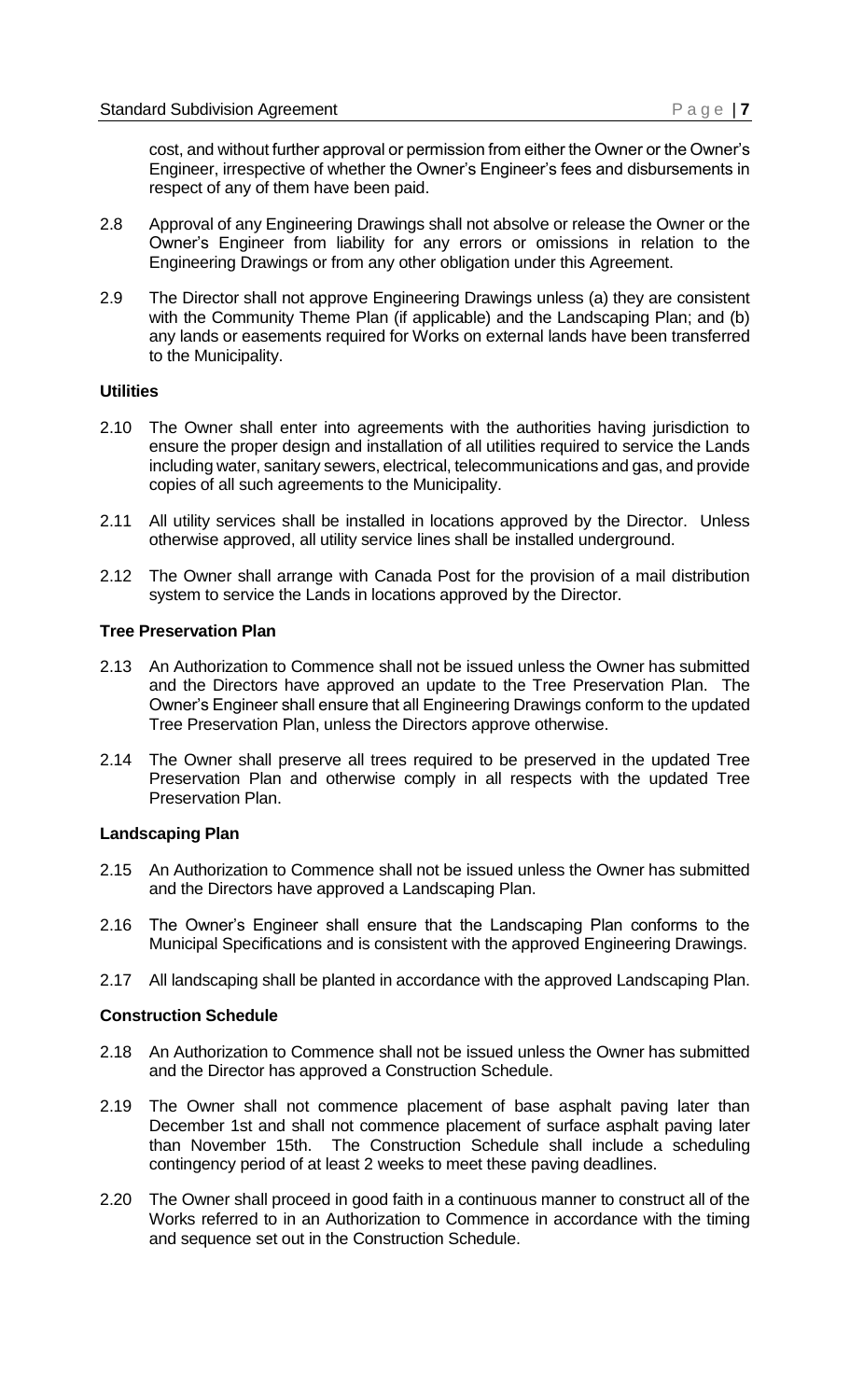- 2.21 Construction of all Works authorized in an Authorization to Commence shall be commenced within 30 days of the issuance of the authorization and shall be completed within 1 year of the issuance of the authorization.
- 2.22 The Owner shall not place top curb or surface asphalt on any road unless the base course of asphalt has been in place for at least 2 winter/spring seasons. On rural subdivisions, the Owner shall not place surface asphalt until at least 80% of the houses have been constructed. Where required by the Director, additional securities must be provided for potential damage to surface asphalt and downstream ditch cleaning and repair.
- 2.23 Unless authorized by the Director, no road works shall be undertaken between December 1<sup>st</sup> and May 1<sup>st</sup>. Where the Director has authorized the construction of underground servicing between December 1<sup>st</sup> and May 1<sup>st</sup>, it shall be undertaken using effective cold-weather precautions acceptable to the Director and shall be monitored full time by a geotechnical engineer.

#### <span id="page-5-0"></span>**Cost Estimates**

- 2.24 The Owner's Engineer shall submit a Preliminary Works Cost Estimate to the Director for approval.
- 2.25 When the Engineering Drawings, Grading and Drainage Plan and Landscaping Plan have been approved, the Owner's Engineer shall submit a Final Works Cost Estimate to the Director for approval.

#### <span id="page-5-1"></span>**Authorization to Commence**

- 2.26 The Owner shall not commence the construction of any Works prior to the issuance of an Authorization to Commence.
- 2.27 An Authorization to Commence shall not be issued for any Works until,
	- (a) the Municipality has received a letter signed by the Owner's Engineer in which the Owner's Engineer acknowledges and agrees to be bound by the requirements of Part 2 (Engineering) and Part 8 (Remedies);
	- (b) all plans referred to in clause 2.5(a) have been approved;
	- (c) the Municipality has received confirmation from all utilities regarding the location of services (unless the Director deems it unnecessary);
	- (d) an update to the Tree Preservation Plan has been approved (section 2.13);
	- (e) the Landscape Plan has been approved (section 2.15);
	- (f) the Construction Schedule has been approved (section 2.18);
	- (g) all fees and contributions required to be paid to the Municipality by the Owner under this Agreement have been paid including engineering fees (sections 4.3, 4.4 and 4.5), winter maintenance fees (section 4.6), and street lighting electricity costs (section 4.8);
	- (h) the Performance Guarantee has been provided (section 5.1);
	- (i) all policies of insurance or proof of insurance have been provided (Part 6);
	- (j) all required lands and easements have been transferred to the Municipality (section 7.5); and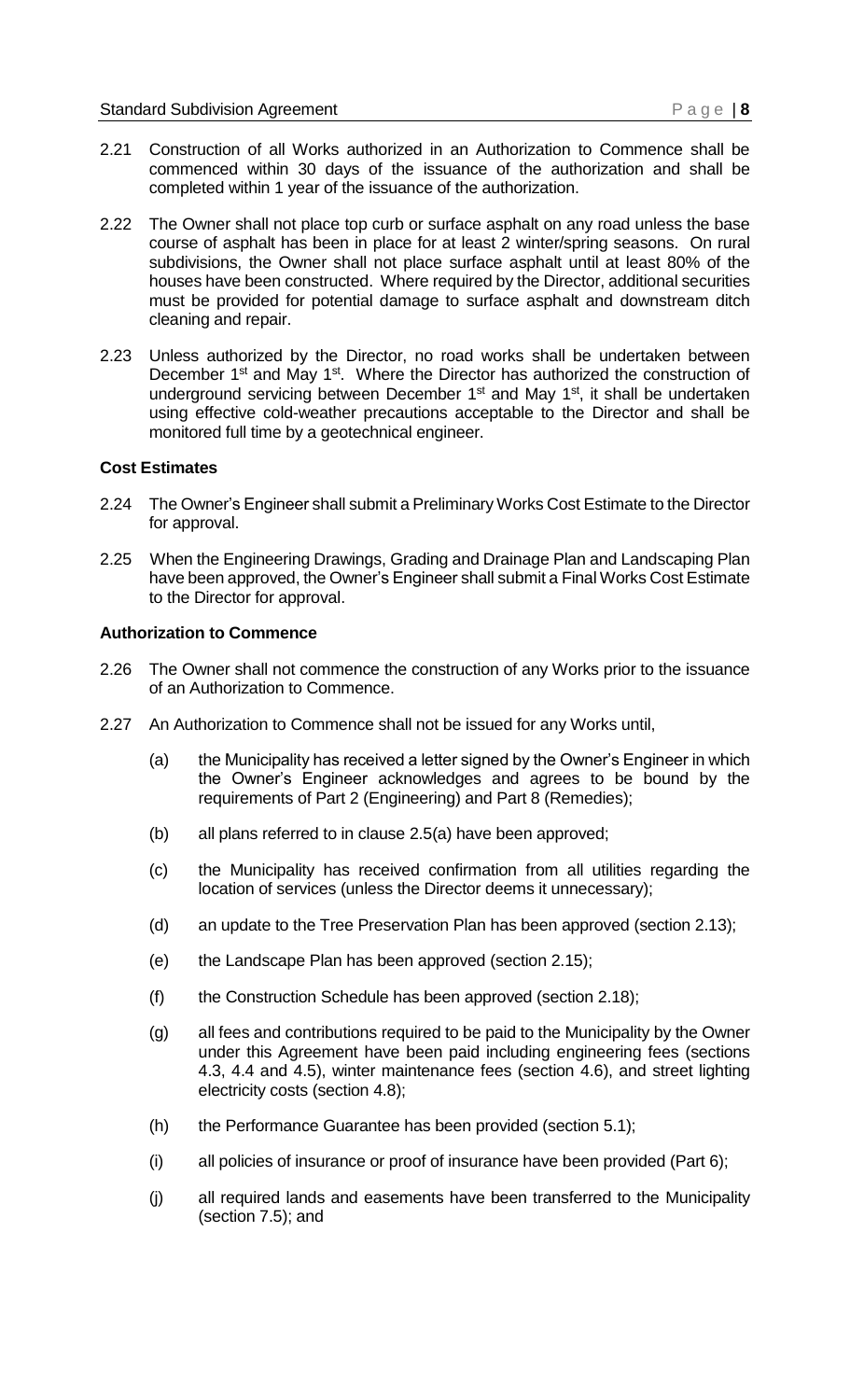- (k) all other plans, reports, approvals and work described in Schedule 7 or Schedule 8 and specified to be pre-conditions to the issuance of an Authorization to Commence have been provided, obtained or undertaken.
- 2.28 Prior to the Owner retaining a new Owner's Engineer, the Owner shall provide the Director with a letter described in clause 2.27(a) from the new Owner's Engineer.
- 2.29 An Authorization to Commence may be issued for portions of the Surface Works, but a Certificate of Completion can only be issued for all of the Surface Works.

#### <span id="page-6-0"></span>**Construction Supervision**

- 2.30 The Owner's Engineer shall provide fully qualified, experienced supervisory layout and inspection field staff to provide quality assurance of the construction of all Works. Without limiting the generality of the foregoing, the Owner's Engineer shall,
	- (a) continuously monitor and supervise the construction of all components of the Works to verify conformity to the approved Engineering Drawings, Municipal Specifications and all other requirements of this Agreement;
	- (b) carry out or verify all field layout including the provision of line and grade;
	- (c) investigate and immediately stop and/or reject any Works, procedure or material that does not comply with this Agreement and immediately notify the Director;
	- (d) investigate and immediately report to the Director any unusual circumstances, potential problems or conflicts;
	- (e) maintain and provide copies to the Director upon request all records, data, tests, reports, photos, approvals and orders pertaining to the Works including all information on contract, sub-contracts, suppliers, service providers, payment certificates, payment records, certificates of substantial performance, and proof of publication where required;
	- (f) obtain all necessary field information to verify the acceptability of the Works and to prepare accurate as-constructed drawings; and
	- (g) arrange for and supervise storm sewer cleaning and video inspections acceptable to the Director of all storm sewers, catch basin leads and, where requested, house lateral services, prior to the issuance of a Certificate of Completion and again prior to the issuance of a Certificate of Acceptance.
- 2.31 The Owner's Engineer shall arrange for and monitor all required qualitative and quantitative testing of equipment, materials and procedures to confirm compliance with specifications.
- 2.32 The Owner's Engineer and, where applicable, a geotechnical engineer and/or structural engineer, shall issue certificates in a form acceptable to the Director confirming that a particular portion of the Works has been constructed in accordance with specifications.
- 2.33 The Director may retain, at the Owner's cost, an alternate geotechnical engineer and/or structural engineer to carry out independent qualitative or quantitative tests and prepare certificates on behalf of the Municipality.

#### <span id="page-6-1"></span>**General Construction Requirements**

- 2.34 All Works shall be constructed in accordance with approved Engineering Drawings.
- 2.35 No deviation from the approved Engineering Drawings shall be permitted unless such deviation is authorized by the Director before it is undertaken.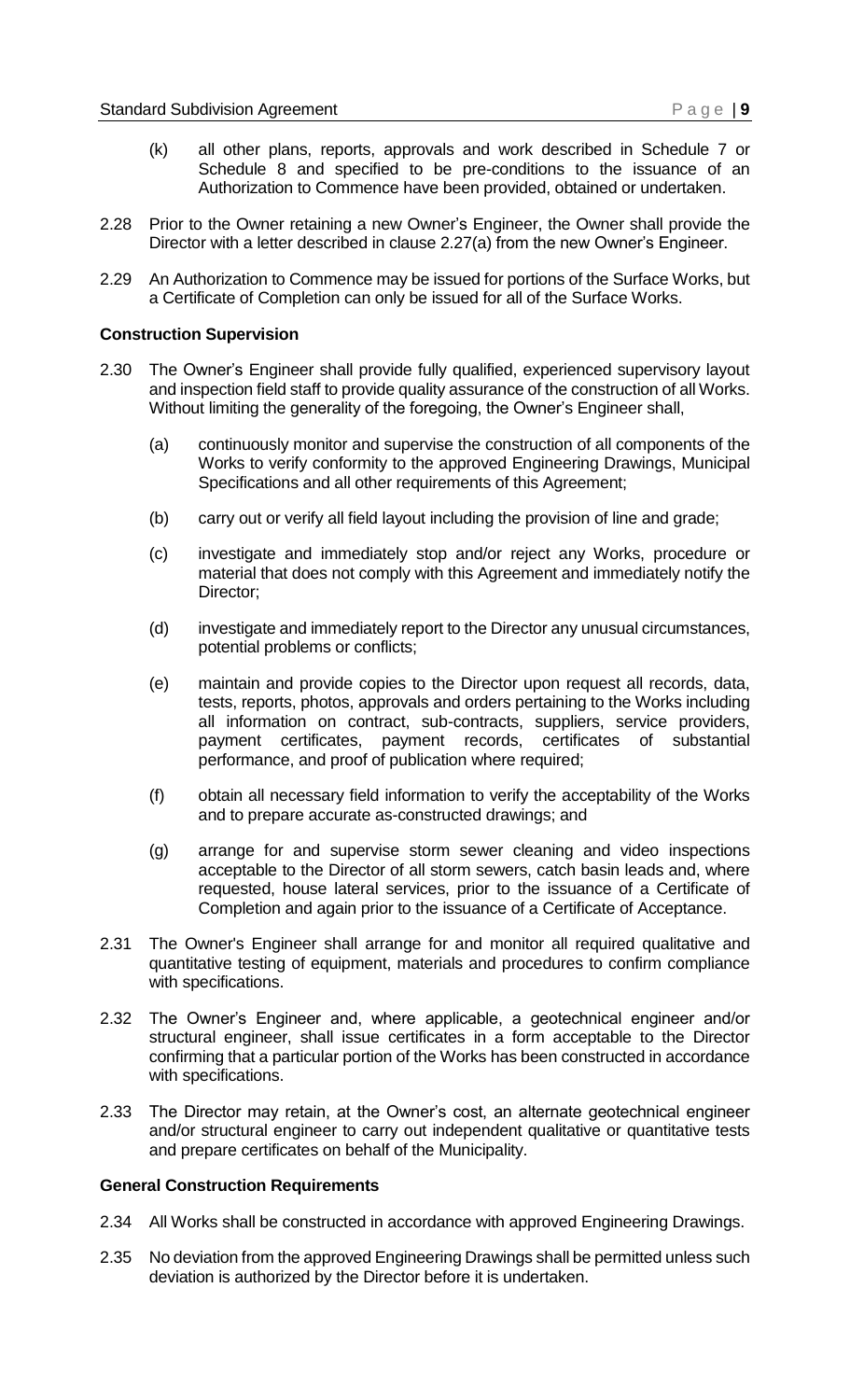- 2.36 If in the Director's opinion any additional work is required to provide for the adequate operation, functioning or maintenance of any Works, the Owner shall construct such additional facilities and perform such additional work as the Director may require by notice given to the Owner.
- 2.37 The Owner shall obtain permission from the Director prior to carrying out any blasting.
- 2.38 The Owner shall not import or export fill to or from any portion of the Lands unless the Owner has obtained approval from the Director regarding the intended haulage routes, the time and duration of the site alteration work, fees, and security relating to mud clean up, dust control and road damage. The Owner shall not import fill if it comes from a source outside of the Municipality unless the Director has given prior approval.
- 2.39 The Owner shall continually monitor all building construction activity and remove all construction debris and improperly stored building materials.
- 2.40 The Regional Well Interference Policy adopted by Regional Council on June 30, 1999 shall apply to the construction of any Works that may cause interference to or dewatering of a private well in the urban and/or rural areas.

#### <span id="page-7-0"></span>**Certificates of Completion**

- 2.41 The construction of any Works Component shall not be deemed to be complete until the Director has issued a Certificate of Completion.
- 2.42 A Certificate of Completion shall not be issued until,
	- (a) the Owner's Engineer has made a written request for the certificate;
	- (b) the Owner's Engineer has provided written confirmation that the Works covered by the certificate have been constructed in accordance with the approved Engineering Drawings and Municipal Specifications; and
	- (c) the Works covered by the certificate have been inspected by the Director, including any required tests or assessments, and the Director is satisfied that they have been completed as required by this Agreement.
- 2.43 The issuance of a Certificate of Completion for the Stormwater Management Works must coincide with the issuance of a Certificate of Completion for the Surface Works.
- 2.44 The issuance of a Certificate of Completion shall not absolve or release the Owner or the Owner's Engineer from liability for any errors or omissions in relation to the Works described in the certificate.

#### <span id="page-7-1"></span>**Maintenance of Works**

- 2.45 The Owner shall be fully responsible for the construction, repair and maintenance of all Works from the date that an Authorization to Commence is issued until a Certificate of Acceptance is issued for the Works.
- 2.46 The Owner shall monitor and maintain every road and sidewalk within the 40M-Plan and any existing public highway used to provide access to the Lands that may be adversely impacted by construction activity on the Lands in a well drained, dust and mud free condition, suitable for ordinary vehicular traffic and otherwise in accordance with the Road Condition Policy approved by Council in March, 1989 and revised in April, 2003.
- 2.47 The Owner shall erect and maintain signs satisfactory to the Directors at all entrances to the Lands indicating that the roads are unassumed roads that the Municipality is not required by law to repair or maintain.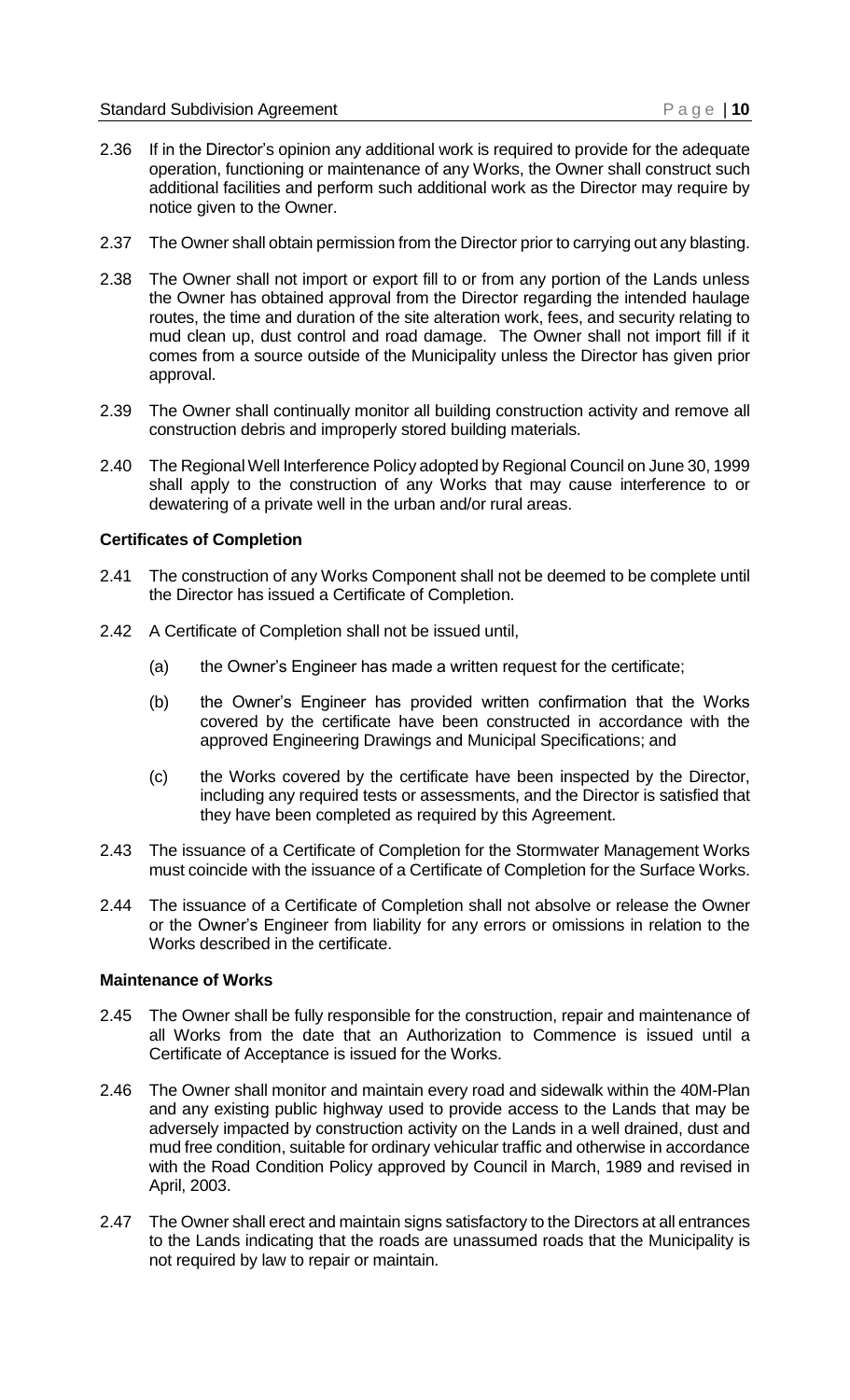#### <span id="page-8-0"></span>**Existing Storm Sewers**

2.48 (1) In this section, "External Sewer" means any storm sewer not on the Lands that may be adversely impacted by construction activity on the Lands.

(2) The Owner shall take all steps necessary to ensure that all External Sewers are kept free of silt, mud and other debris generated through construction activity on the Lands.

(3) If an External Sewer has been damaged or has not been kept free of debris as a result of the construction activity on the Lands, the Owner shall take all steps necessary to restore the External Sewer to its previous condition after receiving notice from the Director.

#### <span id="page-8-1"></span>**Maintenance Periods**

- 2.49 The minimum maintenance period applicable to each Works Component commences upon the issuance of a Certificate of Completion and ends as follows:
	- (a) Base Works 2 years.
	- (b) Street Lighting Works 2 years.
	- (c) Surface Works –1 year.
	- (d) Landscaping Works 2 years.
	- (e) Stormwater Management Works 2 years.
- 2.50 Notwithstanding clause 2.49(a), the minimum maintenance period for the Base Works shall not end until a Certificate of Completion is issued for the Surface Works.

#### <span id="page-8-2"></span>**Certificates of Acceptance**

- 2.51 Following the conclusion of the applicable maintenance period, the Director may issue a Certificate of Acceptance of any Works Component provided,
	- (a) the Owner's Engineer has made a written request for the certificate;
	- (b) the Owner's Engineer has provided written confirmation that the Works covered by the certificate have been maintained in accordance with the approved Engineering Drawings and Municipal Specifications;
	- (c) the Director is of the opinion that the Works have been maintained as required by this Agreement;
	- (d) the Director has received as-constructed drawings in a form acceptable to the Director as well as the electronic files; and
	- (e) for Surface Works, a registered Ontario Land Surveyor retained by the Owner has provided the Municipality with written confirmation that all standard iron bars shown on the 40M-Plan and all survey monuments at all block corners, the end of all curves, other than corner roundings, and all points of change in direction on roads are in place.

#### <span id="page-8-3"></span>**Assumption**

2.52 Following the issuance of a Certificate of Acceptance for the Surface Works and the Landscaping Works, the Director shall recommend to Council that all roads be assumed.

#### <span id="page-8-4"></span>**Works Components**

2.53 Notwithstanding the definitions of Base Works, Landscaping Works, Stormwater Management Works, Street Lighting Works and Surface Works in Schedule 1, if the Director and the Owner agree, individual work items may be transferred from one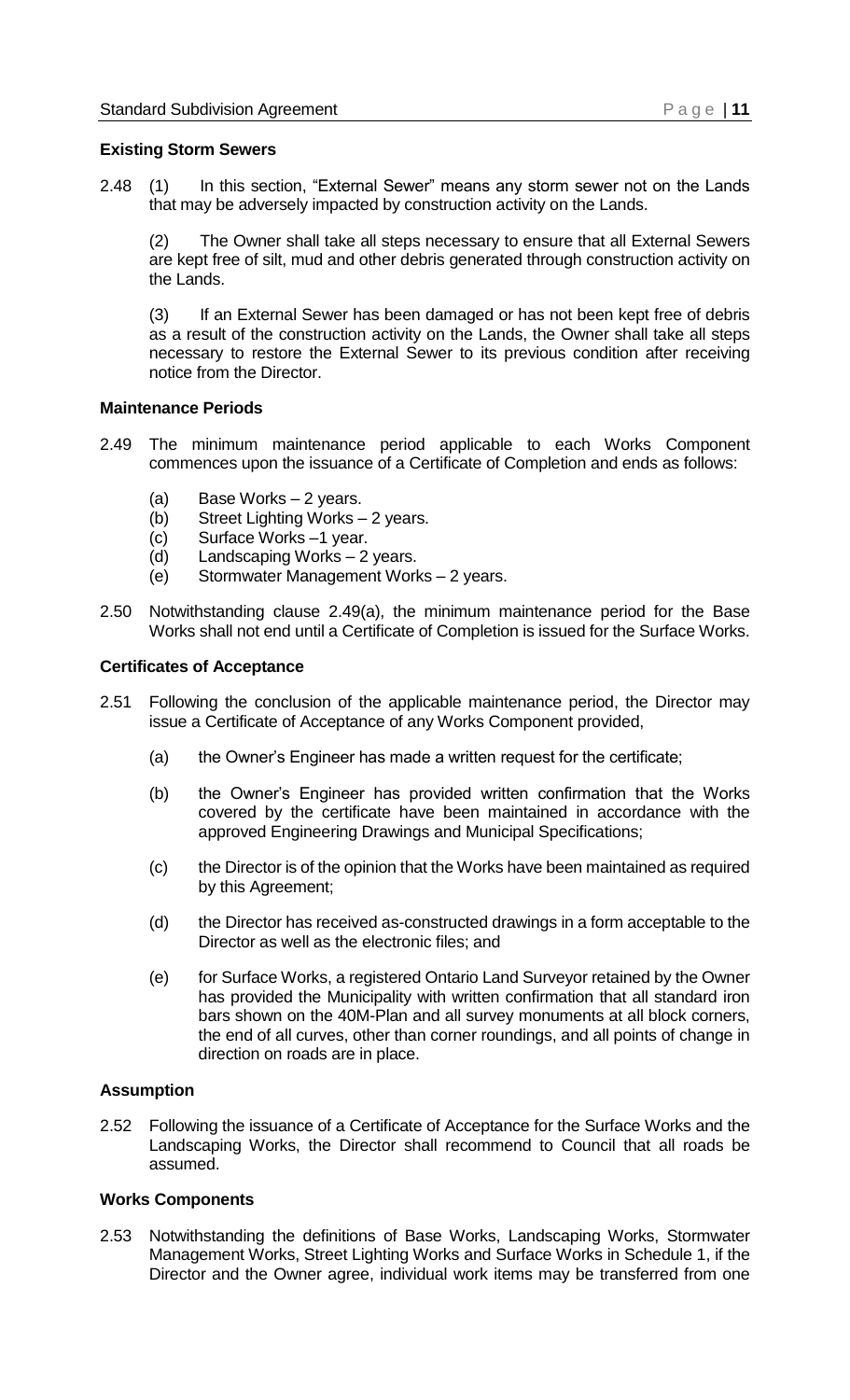Works Component to another Works Component, and all Authorizations to Commence, Certificates of Completion, Certificates of Acceptance and Performance Guarantee reductions shall be based on the revised description of the Works Components.

#### **PART 3 - PLANNING AND FIRE**

#### <span id="page-9-1"></span><span id="page-9-0"></span>**Architectural Design Guidelines**

3.1 (1) In this section, "Control Architect" means an architect approved by the Municipality to provide advice on architectural designs and design themes for plans of subdivision.

(2) No residential unit shall be offered for sale until the architectural design of the unit has been approved by the Director of Planning Services.

(3) All dwellings erected on the Lands shall comply with the Municipality's Architectural Design Guideline approved by Council Resolution #C-121-11 on March 7, 2011 or, if applicable, any architectural design guidelines specific to the Lands. Compliance shall be determined by the Director of Planning Services.

(4) All architectural control services provided by the Control Architect shall be at the expense of the Owner.

(5) Only model working drawings bearing the stamp of the Control Architect shall be eligible for submission to the Municipality for building permits.

#### <span id="page-9-2"></span>**Requirements for Building Permits**

- 3.2 The Owner shall not make an application for a building permit for any building on the Lands until,
	- (a) a Certificate of Completion has been issued for the Base Works (unless otherwise approved by the Director);
	- (b) all services and utilities that are required to service the building have been constructed to the satisfaction of the authority having jurisdiction;
	- (c) all necessary fire access routes have been constructed to the satisfaction of the Director of Emergency and Fire Services;
	- (d) if the building will be on a Lot or Block that is unsuitable for building purposes, the Owner has satisfied the conditions with respect to the development of such Lot or Block;
	- (e) the Owner has received confirmation from the Director of Planning Services that the design of the building complies with the Architectural Design Guidelines;
	- (f) the Director has approved an individual Lot or Block grading plan;
	- (g) Owner has deposited the Lot Grading Security for all Lots;
	- (h) the Municipality has received confirmation from all utilities that agreements have been entered into with the Owner (section 2.10);
	- (i) if applicable, an acoustic engineer has certified that the plans for the building are in accordance with the noise impact study; and
	- (j) all other matters specified in Schedule 7 or Schedule 8 to be pre-conditions to an application for a building permit have been satisfied.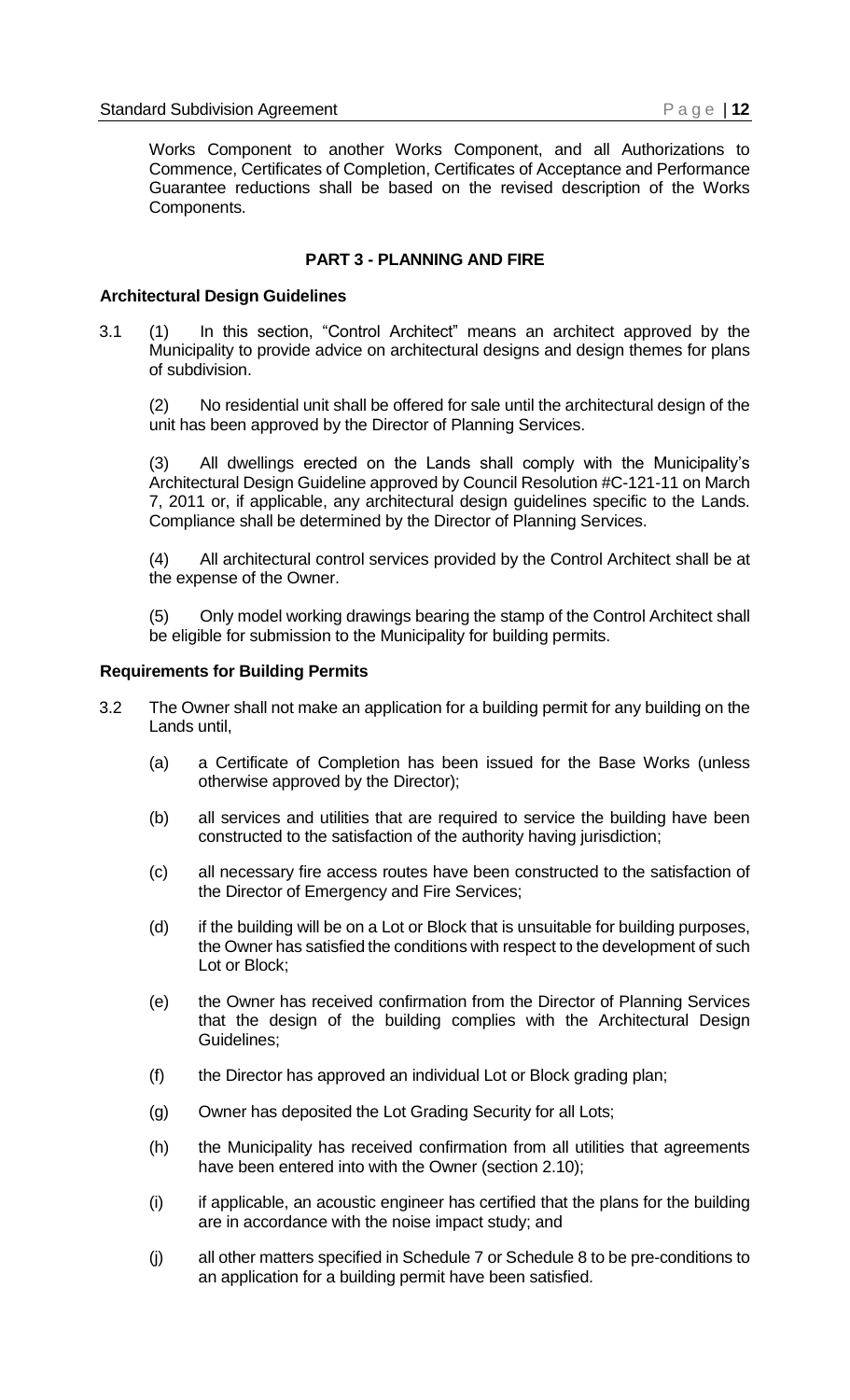#### <span id="page-10-0"></span>**Model Homes**

- 3.3 Notwithstanding section 3.2, the Owner may apply for conditional building permits for model homes provided,
	- (a) the applicable zoning by-law permits the model home;
	- (b) 10% of the total number of Lots or 10 Lots (whichever is less) may be used as model homes;
	- (c) all roads have a base course of asphalt satisfactory to the Director; and
	- (d) the requirements of clauses  $3.2$  (d), (e) and (f) have been met.
- 3.4 Where the requirement of clause 3.3(c) cannot be met, the Owner shall obtain the approval of the Directors for the proposed alternate access to the model home (which cannot be via an unpaved road).
- 3.5 Model homes shall be used for sales display purposes only.
- 3.6 If the Owner constructs a model home prior to the day on which watermains and fire hydrants are fully serviced and operational, the construction and use of the model home is entirely at the risk of the Owner*.*

#### <span id="page-10-1"></span>**Occupancy Requirements**

- 3.7 The Owner shall not apply for an occupancy permit under the Ontario Building Code for any building on the Lands until the Street Lighting Works has been installed and energized.
- 3.8 The Owner shall not apply for an occupancy permit for a model home until all of the requirements of section 3.2 have been met.

#### <span id="page-10-2"></span>**Land Use Plan**

- 3.9 (1) In this section, "Land Use Plan" means a plan prepared by the Owner in the Municipality's standard form that has been approved by the Director of Planning Services showing,
	- (a) approved Lots;
	- (b) existing and future roads and interchanges;
	- (c) existing and future high-tension hydro transmission towers/corridors;
	- (d) existing and future sidewalks/bicycle paths and trails
	- (e) existing or future large scale solar or industrial wind turbine installations;
	- (f) railway lines;
	- (g) existing and future transit routes;
	- (h) community mail boxes;
	- (i) storm water management ponds, blocks and related facilities;
	- (j) adjacent land uses;
	- (k) existing and future schools;
	- (l) existing and future commercial areas;
	- (m) existing and future parks;
	- (n) existing and future areas of different residential densities;
	- (o) fencing (i.e. noise attenuation, chain link, wooden); and
	- (p) contact information for all relevant agencies.

(2) The Owner shall erect and maintain the Land Use Plan in all sales trailers, pavilions, model homes, presentation centres, offices or other structures used to sell new homes within the 40M-Plan.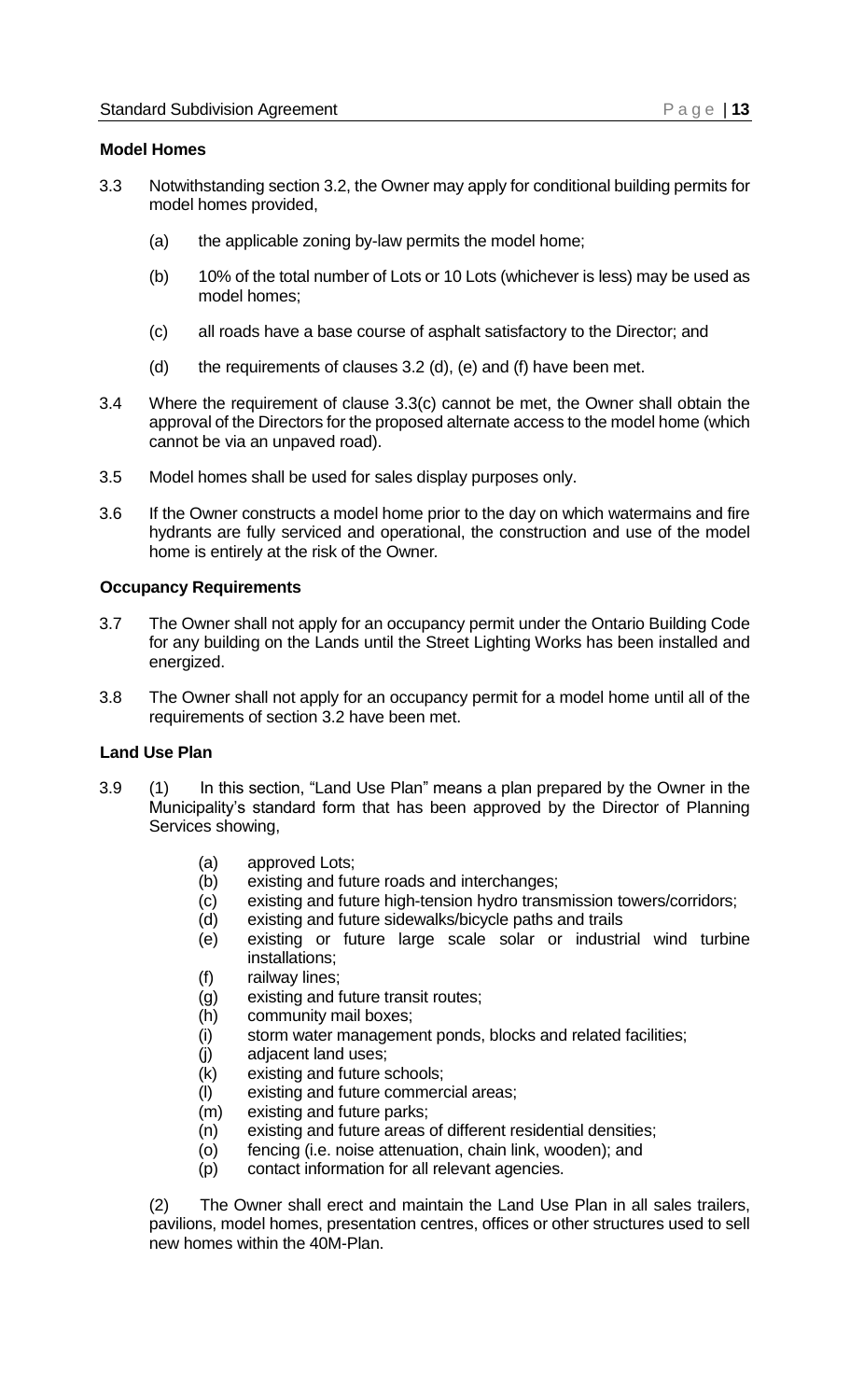(3) Any marketing material used to help sell any Lots shall include the Land Use Plan.

#### <span id="page-11-0"></span>**Notices and Warnings**

- 3.10 The Owner shall include in agreements of purchase and sale for all Lots the applicable Clarington Official Plan map which shows the long term approved land uses within 500 metres of the 40M-Plan.
- 3.11 The Owner shall include a clause in agreements of purchase and sale for all Lots informing the purchaser of all applicable development charges in accordance with subsection 59(4) of the *Development Charges Act, 1997*, S.O. 1997, c.27.
- 3.12 The Owner shall ensure that the notices and warnings set out in Schedule 3 are included in agreements of purchase and sale for all Lots or Blocks.
- 3.13 The Owner shall ensure that the notices and warnings set out in Schedule 4 are included in agreements of purchase and sale for the Lots or Blocks to which they apply.
- 3.14 The Owner shall provide the Municipality with a copy of the form of agreement of purchase and sale to be used for all Lots.

#### <span id="page-11-1"></span>**Temporary Crossing Guards**

3.15 Where the Director of Planning Services determines that an adult crossing guard is temporarily required due to safety concerns relating to construction activity, the Owner shall reimburse the Municipality for the cost of providing such service.

#### <span id="page-11-2"></span>**School Board Lands**

3.16 If applicable, the Owner shall notify the Municipality if any school board that has an option to acquire any Lots or Blocks does not exercise its option. The Owner grants to the Municipality an irrevocable option to acquire such Lots or Blocks on the same terms and conditions as were available to the school board (including the consideration to be paid to the Owner) other than the date prior to which the option has to be exercised. The Municipality shall have 90 days from the date that it is notified by the Owner that the school board did not exercise its option to exercise the Municipal option hereby granted by giving notice to the Owner.

#### <span id="page-11-3"></span>**Fire Regulations**

- 3.17 The Owner shall store all combustible waste in accordance with the Ontario Fire Code.
- 3.18 The Owner shall not permit any open air burning on the Lands without approval from the Director of Emergency and Fire Services.
- 3.19 (1) In order to reduce the potential of large loss fires, no more than,
	- (a) six buildings, where each building contains one dwelling unit;
	- (b) three buildings, where each building contains more than one, but not more than four dwelling units; or
	- (c) one building, where each building contains more than four dwelling units,

shall be constructed adjacent to each other, at the same time, without providing for a firebreak Lot or Block.

(2) For purposes of this section, the construction of an accessory dwelling unit or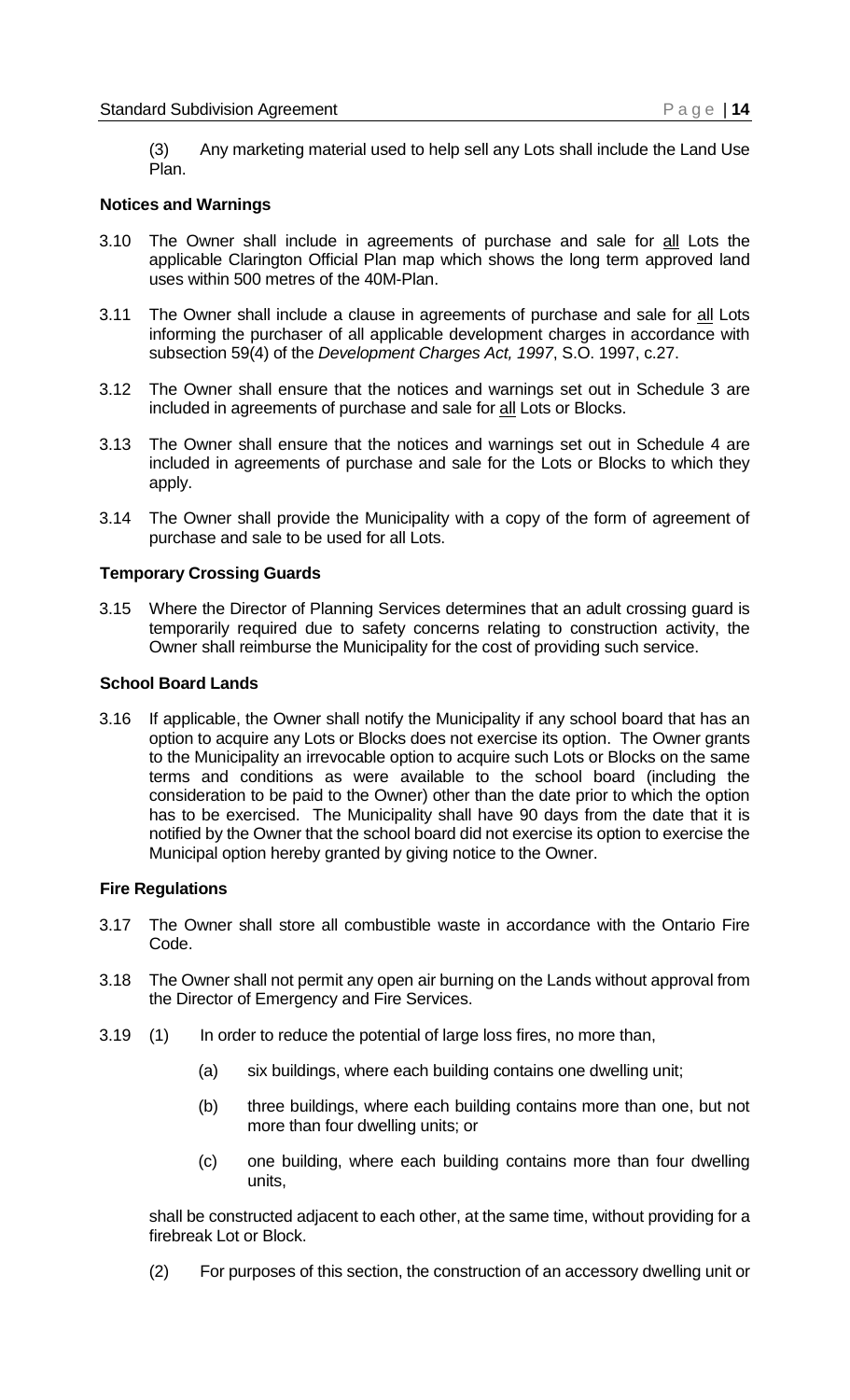accessory structure such as a detached garage or garden suite shall be considered part of the main building or dwelling unit.

(3) No combustible framing above the ground subfloor level shall proceed on the designated firebreak until the exterior finish cladding or interior gypsum wall finishing and the final installation of roofing, fascia-boards, soffits, doors and windows of the immediately adjoining buildings have been completed.

(4) Construction shall be permitted on a firebreak Lot or Block up to and including the ground floor subfloor level at the same time as construction proceeds on adjacent Lots or Blocks.

(6) Temporary installation of plywood in door and window openings is not acceptable as a means of complying with subsection (3).

(7) Minimum firebreak size between buildings (on all sides) shall be 8 metres.

(8) When variations of building types are adjacent to each other, the most restrictive firebreak requirement shall apply.

#### <span id="page-12-0"></span>**Street Signs**

- 3.20 The Owner shall erect temporary street signs fastened securely to a post 2 metres above ground level at all road intersections in the 40M-Plan prior to the commencement of construction of any building or structure, and maintain such temporary street signs until permanent signs are erected.
- 3.21 The Owner shall erect permanent street signs when all grading of roads and boulevards has been completed to the satisfaction of the Director and maintain such street signs until Certificates of Acceptance have been issued for the Surface Works and the Landscape Works.

#### <span id="page-12-1"></span>**Lot Identification**

3.22 The Owner shall place a sign on every Lot in respect of which a building permit has been issued that clearly and prominently (at least 150 mm in height) identifies the Lot according its number on the 40M-Plan and its municipal address.

#### **PART 4 - FEES AND CHARGES**

#### <span id="page-12-3"></span><span id="page-12-2"></span>**Outstanding Charges**

- 4.1 The Owner shall,
	- (a) pay all municipal taxes outstanding against the Lands;
	- (b) commute and pay all local improvement charges imposed against the Lands; and
	- (c) commute and pay all other charges assessed against the Lands including charges under the *Drainage Act*, R.S.O.1990, c. D.17, *Tile Drainage Act*, R.S.O. 1990, c. T.8, *Ontario Water Resources Act*, R.S.O. 1990, c. O.40 and *Municipal Act, 2001*. S.O. 2001, c.25.

#### <span id="page-12-4"></span>**Legal Fees and Disbursements**

4.2 The Owner shall pay all legal fees and disbursements associated with preparation and registration of this Agreement, the transfers set out in Schedule 5 and all related documents in accordance with the Municipality's fees by-law (2011-118).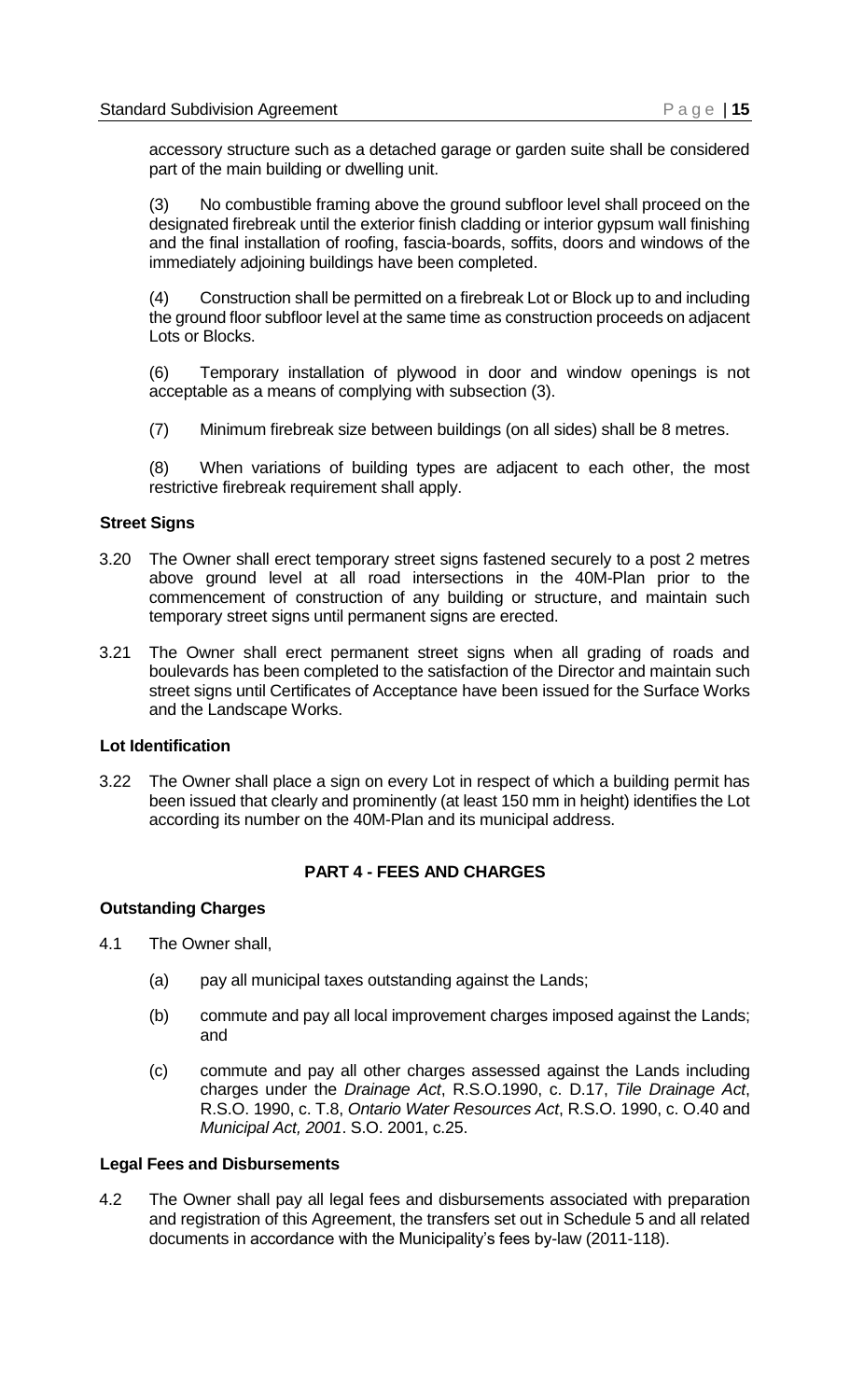#### <span id="page-13-0"></span>**Engineering Review Fees**

- 4.3 An Authorization to Commence shall not be issued unless the Owner has paid to the Municipality an engineering review fee of 1.25% of the Final Works Cost Estimate or \$2,000, whichever is greater.
- 4.4 After the Engineering Drawings have been submitted three times, there shall be an additional engineering review fee of \$1,000 per subsequent submission.

#### <span id="page-13-1"></span>**Engineering Inspection Fee**

4.5 (1) For the purposes of this section, "Estimated Cost of Services" means the Final Works Cost Estimate and the estimated cost of Regional services.

(2) An Authorization to Commence shall not be issued unless the Owner has paid to the Municipality an engineering inspection fee calculated as follows:

| <b>Estimated Cost of Services</b> | <b>Inspection Fee</b>                                                              |
|-----------------------------------|------------------------------------------------------------------------------------|
| Less than \$500,000.00            | \$8,000.00 or 3.5% of the<br>Estimated Cost of Services,<br>whichever is greater   |
| \$500,000.00 to \$1,000,000.00    | \$17,500.00 or 3.0% of the<br>Estimated Cost of Services,<br>whichever is greater  |
| \$1,000,000.00 to \$2,000,000.00  | \$30,000.00 or 2.5% of the<br>Estimated Cost of Services,<br>whichever is greater  |
| \$2,000,000.00 to \$3,000,000.00  | \$50,000.00 or 2.25% of the<br>Estimated Cost of Services,<br>whichever is greater |
| \$3,000,000.00 or greater         | \$67,500.00 or 2.0% of the<br>Estimated Cost of Services,<br>whichever is greater  |

#### <span id="page-13-2"></span>**Winter Maintenance Costs**

- 4.6 Notwithstanding sections 2.45 and 2.46, the Municipality shall provide, on the Owner's behalf, winter maintenance services (snow ploughing, sanding, salting and spring clean-up) on all roads for a period of 1 year from the date of first occupancy of any building. An Authorization to Commence shall not be issued unless the Owner has paid to the Municipality a flat rate based on an annual cost of \$5,600.00 per kilometre to cover the Municipality's costs of providing such service. After the 1 year period has expired, winter maintenance services and costs shall be the responsibility of the Municipality.
- 4.7 Notwithstanding section 4.6, the Owner shall be responsible for any extraordinary winter maintenance costs or repair costs (including vehicle and equipment repair) incurred as a result of improper or deficient construction of the roads or material or debris on the road.

#### <span id="page-13-3"></span>**Street Lighting Costs**

4.8 The Municipality shall pay all electricity costs for the Street Lighting Works after a Certificate of Completion has been issued for such Works. An Authorization to Commence shall not be issued unless the Owner has paid the Municipality a lump sum representing a 2 year estimate of such costs (\$125 per light for 2 years).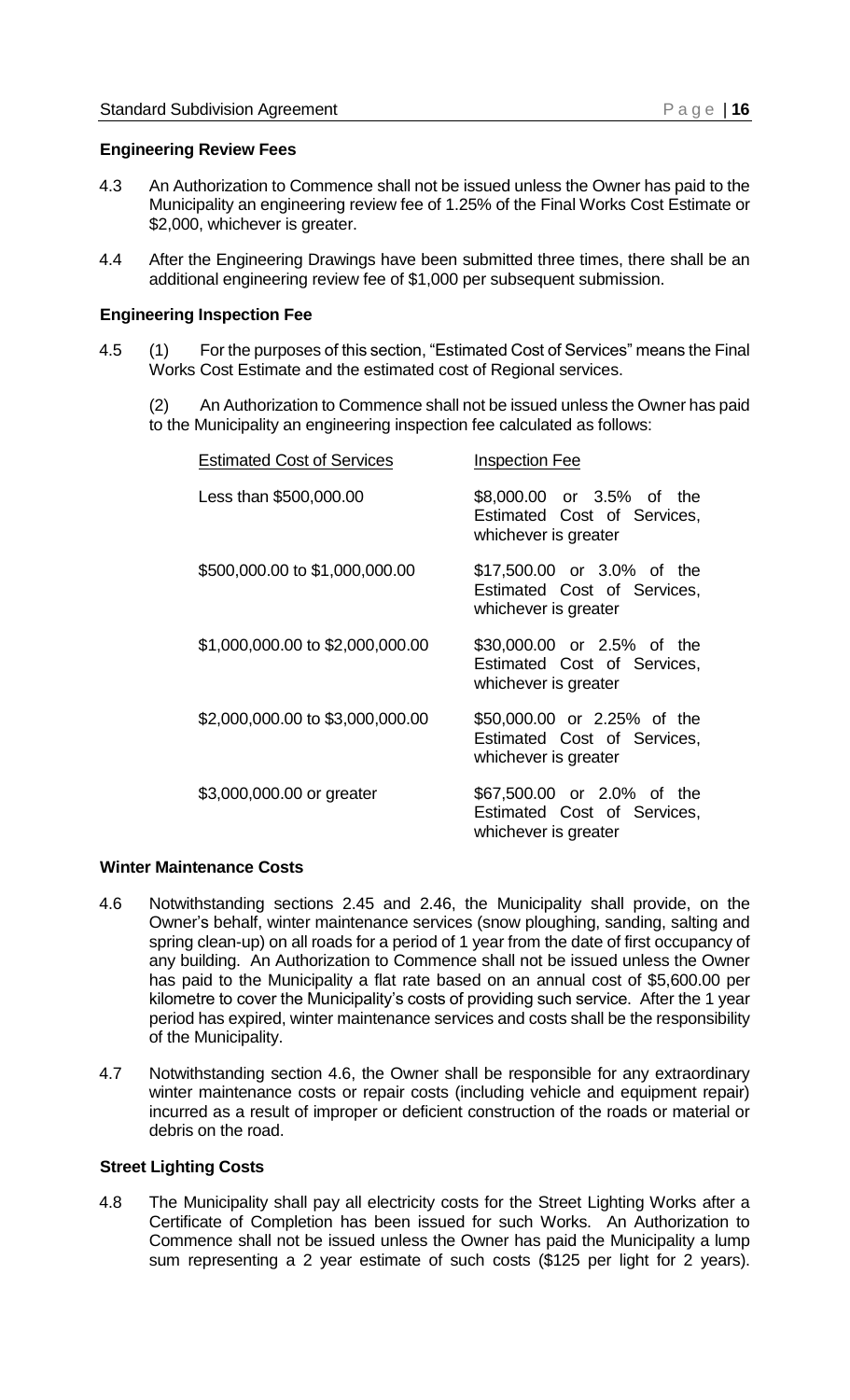Payment of such costs shall not relieve the Owner of the responsibility to repair and maintain the Street Lighting Works.

#### <span id="page-14-0"></span>**Harmonized Sales Tax**

4.9 The Owner shall pay all applicable Harmonized Sales Taxes on the fees payable under sections 4.2, 4.3, 4.4, 4.5, 4.6 and 4.8.

#### <span id="page-14-1"></span>**Development Charges**

- 4.10 The Owner shall pay the Municipal development charge for each unit at the rate in effect under the Municipality's Development Charge By-law No. 2010-058 when the payment is made at the timing of building permit issuance.
- 4.11 The Owner acknowledges that all charges, payments, Works and other obligations of the Owner in this Agreement are characterized as,
	- (a) local services constructed at the expense of the Owner related to or within the 40M-Plan as a condition of approval under section 51 of the *Planning Act*, R.S.O. 1990, c. P.13; or
	- (b) services for which the Owner is making no claim for development charge credits or seeking any other type of recovery unless the Owner is a party to a cost-sharing agreement or front-ending agreement with the Municipality which requires benefitting land owners to reimburse the Owner for a portion of such costs.

#### <span id="page-14-2"></span>**Unpaid Monies**

4.12 The due date of any money payable under this Agreement to the Municipality shall be 30 days after the date that the invoice is given to the Owner. Interest shall be calculated and paid by the Owner on all late payments at the rate of 1% per month as approved by Council through Report TR-86-97.

#### **PART 5 - FINANCIAL SECURITY**

#### <span id="page-14-4"></span><span id="page-14-3"></span>**Performance Guarantee**

5.1 (1) An Authorization to Commence shall not be issued unless the Owner has deposited a Performance Guarantee with the Municipality in order to guarantee the performance of all of the Owner's obligations under this Agreement.

(2) The initial amount of the Performance Guarantee shall be 100% of the Final Works Cost Estimate.

(3) Prior to registration of the Plan, when applying for Authorization to Commence approval, the Owner may elect to provide a reduced Performance Guarantee in an amount equal to 15% of the value of the Base Works plus 120% of all other Works included in the Final Works Cost Estimate. With this option, the Owner agrees that the Agreement and Plan shall not be registered until all requirements that normally apply to a Performance Guarantee reduction under section 5.3 have been met (with the exception of clause 5.3(e)(vi)).

5.2 The Municipality may appropriate any portion of the Performance Guarantee to remedy any Default.

#### <span id="page-14-5"></span>**Reduction**

5.3 The Performance Guarantee may be reduced provided,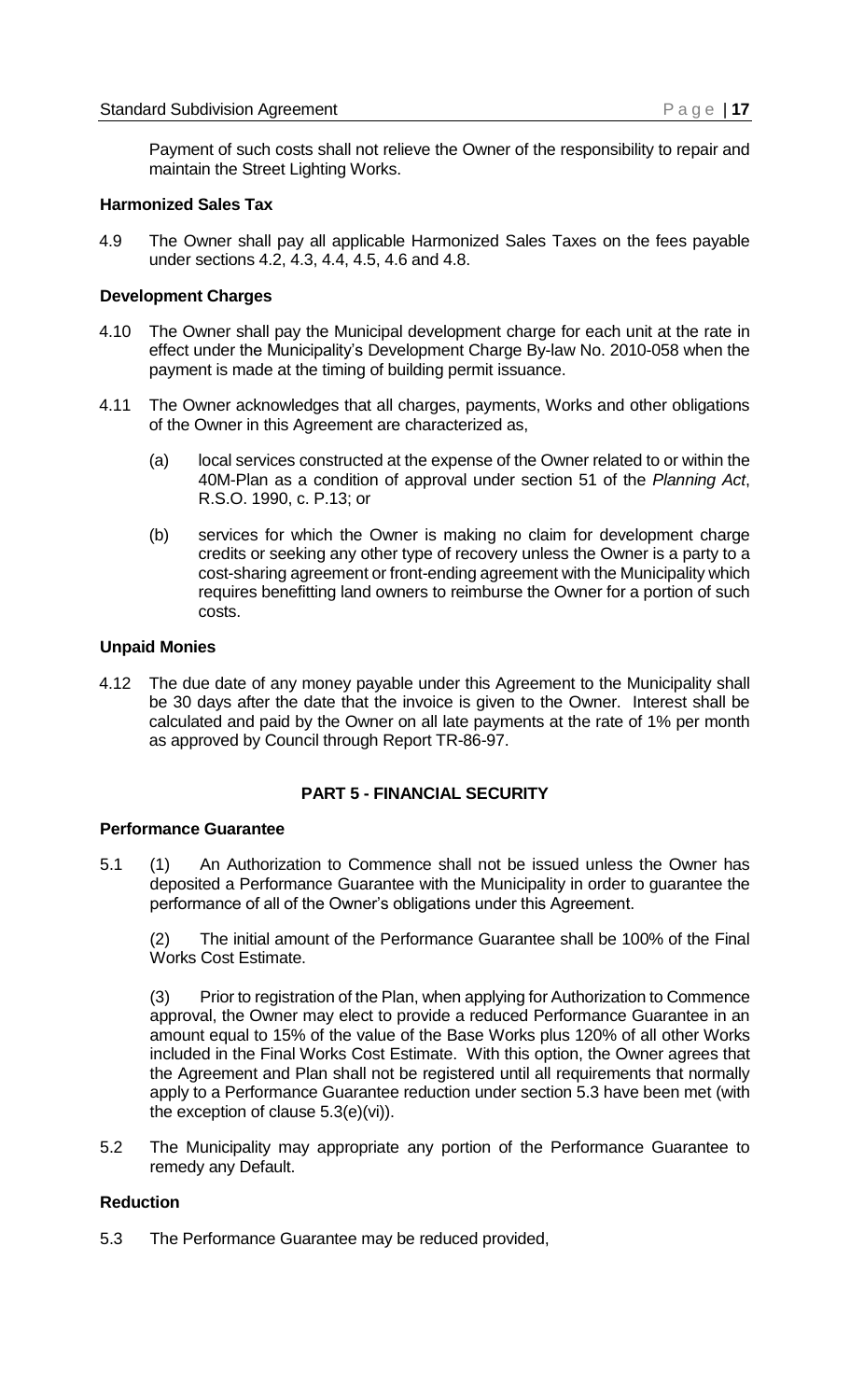- (a) the Owner's Engineer has made a written request for the reduction which includes all pertinent payment information;
- (b) a Certificate of Completion has been issued for the Works Component in respect of which the reduction is sought (unless otherwise approved by the Director);
- (c) the Owner has provided a copy of the publication in the Daily Commercial News of completion of the Works Component in respect of which the reduction is sought if such work has been substantially completed or the Owner provides documentation satisfactory to the Director showing that all services and materials with respect to such Works have been supplied and no amounts are owing to any person in relation to such services or materials;
- (d) the Owner is not in Default; and
- (e) the Owner has filed a statutory declaration stating that,
	- (i) all services and materials with respect to the construction and maintenance of the Works for which the reduction is sought have been supplied and no amounts are owing to any person in relation to such materials or services;
	- (ii) no person has given notice of a claim for lien under the *Construction Lien Act*, R.S.O. 1990, c.30 against the Lands or any part thereof, and no person is entitled to make such a claim;
	- (iii) there are no judgments or executions filed against the Owner;
	- (iv) nothing is owed by the Owner or claimed against it for unemployment insurance deductions, income tax deductions, or premiums under the *Workplace Safety and Insurance Act, 1997*, S.O. 1997, c. 16, Sch. A;
	- (v) the Owner has not made any assignment for the benefit of creditors, no receiving order has been made against it under the *Bankruptcy and Insolvency Act*, R.S.C. 1985, c. B-3 and no petition for such an order been served upon the Owner; and
	- (vi) 45 days have passed since the completion of the Works for which the reduction is sought.
- 5.4 (1) The Performance Guarantee may be reduced to an amount equal to the sum of,
	- (a) 15% of the value of the completed Works Component (based on the Final Works Cost Estimate); and
	- (b) 120% of the value of all uncompleted Works (based on the Final Works Cost Estimate).

(2) If the Director estimates that the cost of uncompleted Works is significantly greater than the Final Works Cost Estimate for such Works or if additional work or remedial work (including storm sewer cleaning) is noted by the Director, the amount referred to in clause (1)(b) shall be increased accordingly.

#### <span id="page-15-0"></span>**Release of Maintenance Holdbacks**

5.5 Following the issuance of a Certificate of Acceptance, the portion of the Performance Guarantee held as security for the Works covered by the certificate shall be released.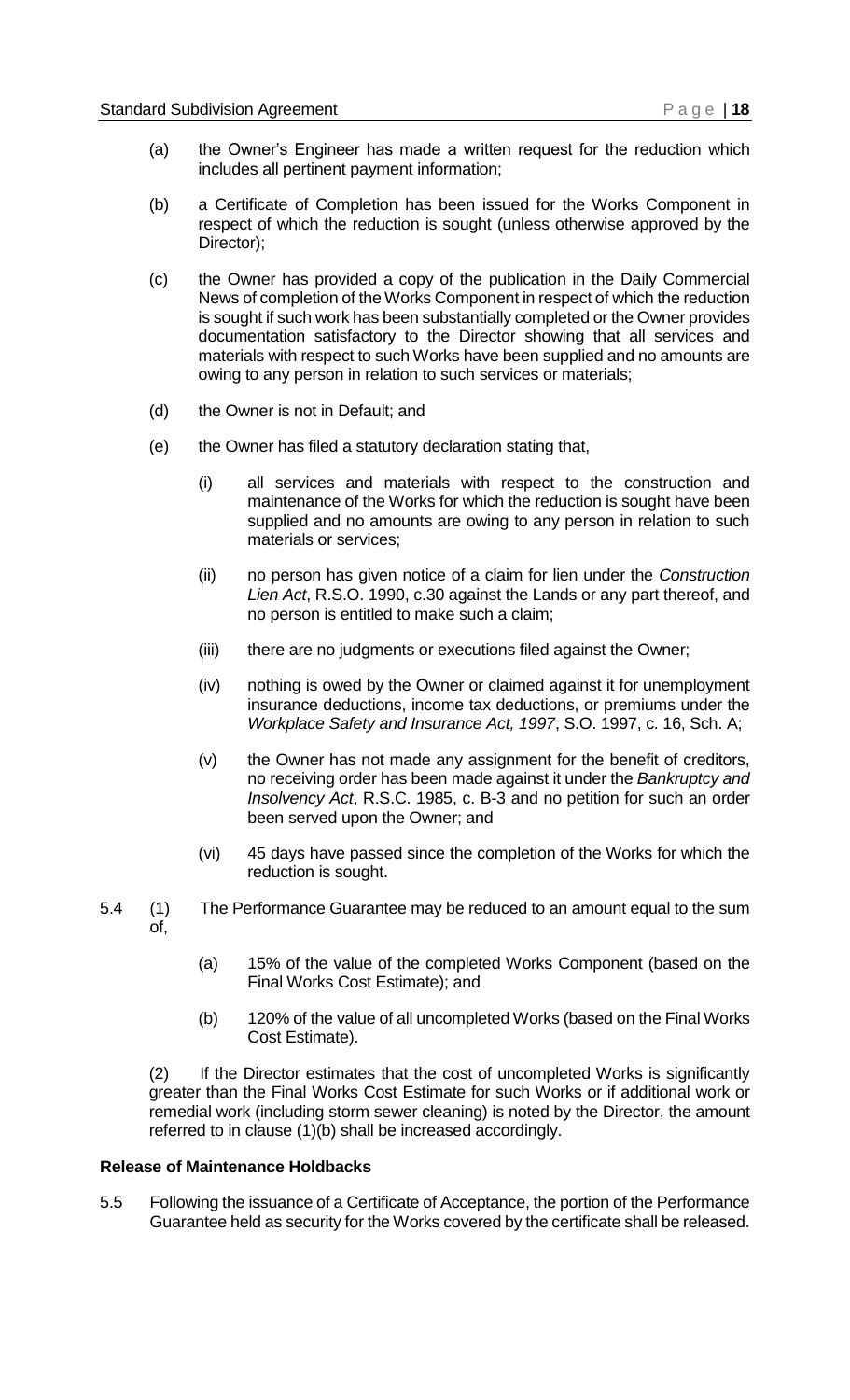#### <span id="page-16-0"></span>**Lot Grading Security**

- 5.6 All Lots in urban areas shall be sodded and all Lots in rural areas shall be sodded or seeded, as required by the Director, within 1 year of occupancy.
- 5.7 After sodding and within 1 year of occupancy, the Owner's Engineer shall certify to the Director that the final grade of a Lot or Block for which a building permit was issued conforms to the approved individual Lot or Block grading plan.
- 5.8 The Owner shall not apply for any building permit unless the Owner has secured the obligations under sections 5.6 and 5.7 by depositing with the Municipality cash or a Letter of Credit in an amount determined in accordance with the following scale:

| Level 1: | 10 or fewer units | \$15,000.00  |
|----------|-------------------|--------------|
| Level 2: | 11 to 50 units    | \$30,000.00  |
| Level 3: | 51 to 100 units   | \$45,000.00  |
| Level 4: | 101 to 250 units  | \$60,000.00  |
| Level 5: | 251 to 500 units  | \$90,000.00  |
| Level 6: | 500 or more units | \$150,000.00 |

5.9 The Lot Grading Security may be reduced to a lower level of security once the Owner's Engineer has provided to the Directors a sufficient number of certified Lot grading certificates to justify the reduction.

#### **PART 6 - INSURANCE**

#### <span id="page-16-2"></span><span id="page-16-1"></span>**Coverage Required**

- 6.1 The Owner shall obtain and maintain insurance of the character commonly referred to as public liability and property damage with an insurance company approved by the Municipality's Director of Finance and licensed in Ontario to underwrite such insurance. Such insurance shall contain terms and conditions acceptable to the Municipality's Director of Finance and shall indemnify the Municipality against all damage or claims for,
	- (a) any loss or damage that may happen to any of the Works;
	- (b) any loss or damage that may happen to any of the materials or any of the equipment or any other things used to construct any of the Works or any of the utilities;
	- (c) any injury to any person including workers employed on the Lands and the public;
	- (d) any loss or damage that shall or may result from the storage, use or handling of explosives;
	- (e) any loss or damage that shall or may result from the drainage of surface waters on or from the Lands;
	- (f) any loss or damage that may result from the disposal of effluent from any sewage disposal works; and
	- (g) any loss or damage that may happen to any public road or to any property of the Municipality or to the property of any other person either directly or indirectly by reason of the Owner undertaking the development of the Lands.

#### <span id="page-16-3"></span>**Amount of Coverage**

6.2 All policies of insurance shall be issued jointly in the names of the Owner and the Municipality and shall provide minimum liability coverage of \$5,000,000.00 for all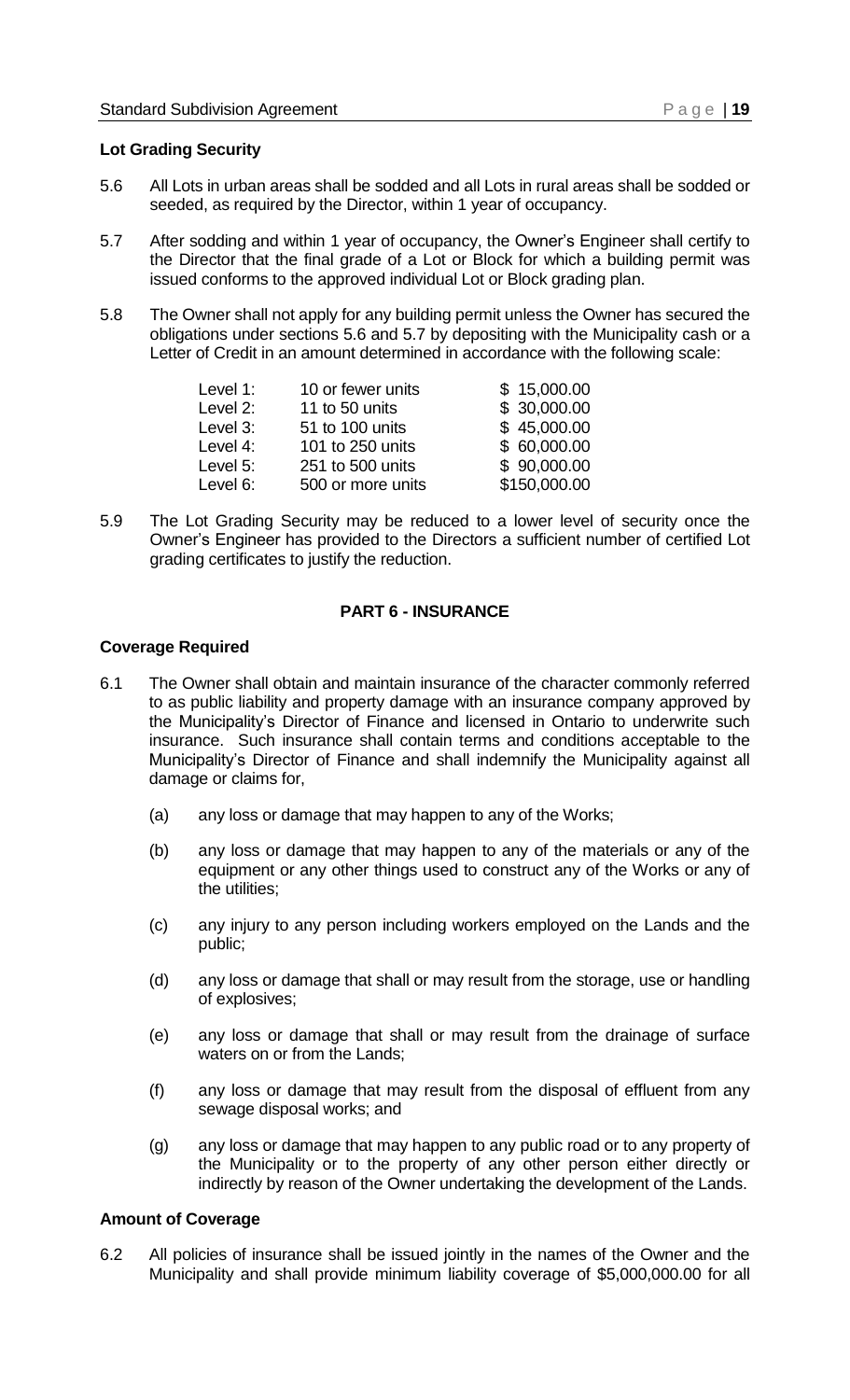damage arising out of one accident or occurrence or series of accidents or occurrences.

6.3 The issuance of any policy of insurance or the acceptance of it by the Municipality shall not relieve the Owner from responsibility for other or larger claims for which it may be held responsible.

#### <span id="page-17-0"></span>**Exemption of Coverage Prohibited**

- 6.4 No policy of insurance shall contain coverage exemptions or limitations for any,
	- (a) shoring, underpinning, raising or demolition of any building or structure;
	- (b) pile driving or caisson work;
	- (c) collapse or subsidence of any building, structure or land from any cause; or
	- (d) storage, handling or use of explosives in cases in which the Owner is required to obtain the Director's permission to carry out a blasting operation.

#### <span id="page-17-1"></span>**Term**

- 6.5 The term of all required insurance shall commence no later than the day on which the first Authorization to Commence is issued and shall terminate when Certificates of Acceptance have been issued for all Works.
- <span id="page-17-2"></span>6.6 All policies of insurance shall contain a clause providing for automatic term renewals.

#### **PART 7 - REGISTRATION REQUIREMENTS**

#### <span id="page-17-3"></span>**Solicitor's Certificate**

- 7.1 The Owner shall provide to the Municipality a solicitor's certificate in a form acceptable to the Municipal Solicitor certifying,
	- (a) ownership of the Lands and all encumbrances against the Lands; and
	- (b) ownership of any land outside the limits of the 40M-Plan and all encumbrances against such land if it is to be conveyed to the Municipality or if an easement through it is to be transferred to the Municipality.

#### <span id="page-17-4"></span>**Registration of Agreement**

- 7.2 The Owner consents to the registration of an Inhibiting Order and notice of this Agreement against title to the Lands.
- 7.3 The Municipality may enforce the provisions of this Agreement against the Owner and, subject to the provisions of the *Registry* Act, R.S.O. 1990, c. R.20 and the *Land Titles Act*, R.S.O. 1990, c. L.5, against all subsequent owners of the Lands.

#### <span id="page-17-5"></span>**Registration of R-Plans**

7.4 Following the registration of the 40M-Plan and the Inhibiting Order, the Owner shall cause to be registered all draft reference plans referred to in Schedule 5.

#### <span id="page-17-6"></span>**Transfers of Lands and Easements**

7.5 (1) The Owner shall transfer to the Municipality all of the lands and easements described in Schedule 5 free and clear of encumbrances and restrictions. All such transfers shall be made for a nominal consideration and shall contain provisions satisfactory to the Municipal Solicitor.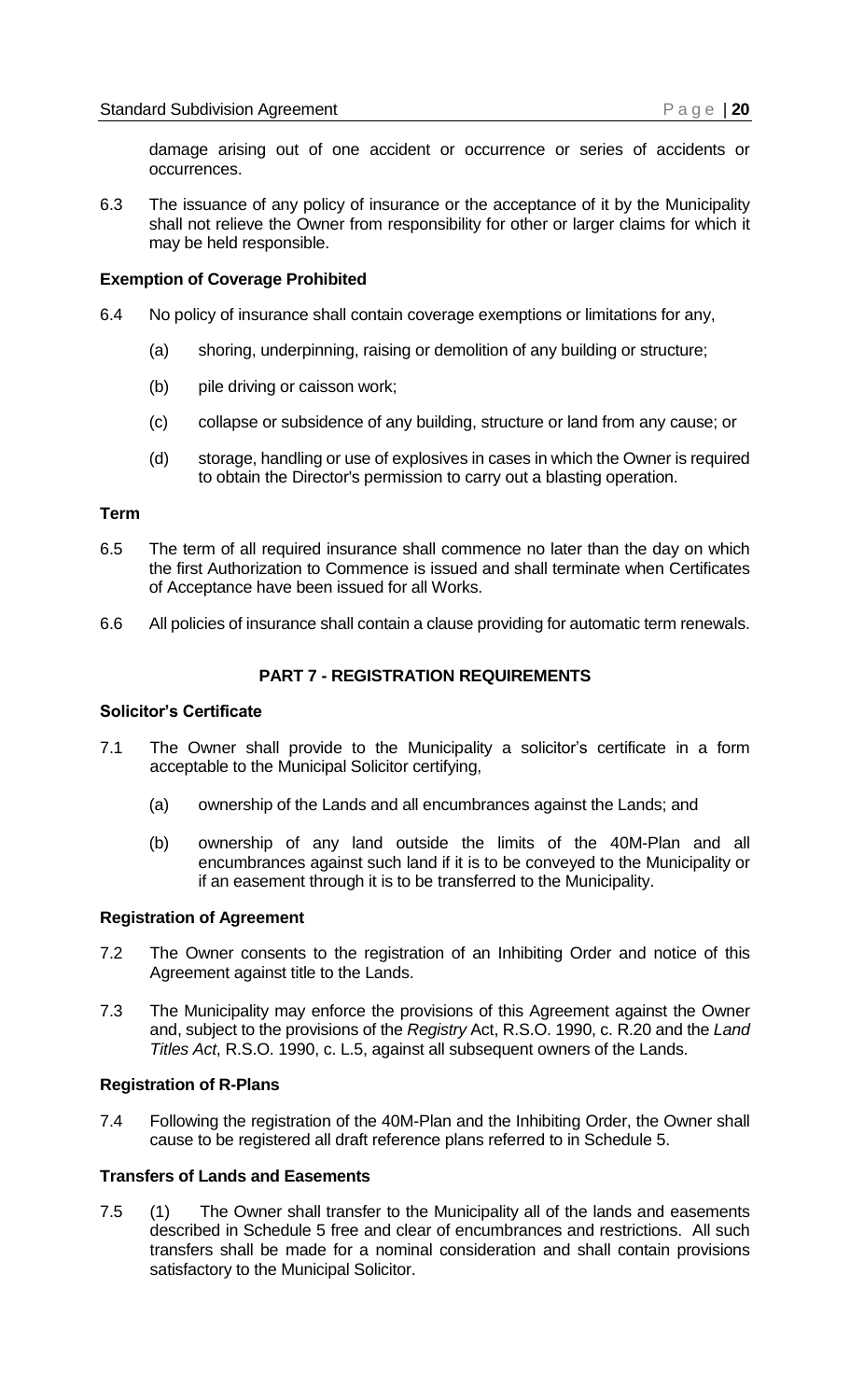(2) If, subsequent to the date of this Agreement, further lands or easements through a particular Lot or Block are required for Municipal purposes related to the development of the Lands, the Owner shall transfer such lands or easements to the Municipality after notice to do so is given to the Owner by the Director and subsection (1) shall apply to any such transfer.

#### <span id="page-18-0"></span>**Authority to Update**

7.6 The Owner authorizes the Municipality to complete registration particulars of any instruments referred to in this Agreement as required.

#### <span id="page-18-1"></span>**Postponement**

7.7 (1) In this section, "Charge/Mortgage" and "Chargee/Mortgagee" mean the Charge/Mortgage and Chargee/Mortgagee referred to in recital C.

(2) The Chargee/Mortgagee hereby postpones the Charge/Mortgage to this Agreement with the intent that this Agreement shall take effect as though dated, executed and registered prior to the Charge/Mortgage.

#### <span id="page-18-2"></span>**Release of Inhibiting Order**

7.8 The Municipality shall not release the Inhibiting Order until all of the transfers described in Schedule 5 and all partial discharges or postponements relating to such transfers (as described in the Inhibiting Order) have been registered.

#### <span id="page-18-3"></span>**Release of Agreement**

7.9 The Municipality shall prepare and register partial releases of this Agreement on a lot by lot basis provided Certificates of Acceptance have been issued for all Works, Council has assumed all of the roads and the person requesting the partial release pays all registration costs.

#### **PART 8 - REMEDIES**

#### <span id="page-18-5"></span><span id="page-18-4"></span>**Default**

- 8.1 The Owner shall be in default if, in the opinion of the Director,
	- (a) the Owner is not constructing any Works so that they will be completed within the time specified in the Construction Schedule;
	- (b) completion of the Surface Works is being unduly delayed;
	- (c) the Works are being or have been improperly constructed;
	- (d) the Owner neglects or refuses to complete, remove or repair any Works that have been rejected by the Director as being defective, deficient or unsuitable; or
	- (e) the Owner is otherwise in default of any obligation under this Agreement.
- 8.2 (1) If the Owner is in Default and such Default has continued for a period of 10 business days (or such longer period of time as may be required in the circumstances to cure the Default) after receipt of notice from the Director setting out the particulars of the Default, the Municipality may,
	- (a) give the Owner an order to stop construction of any Works; and/or
	- (b) enter upon the Lands and remedy the Default at the Owner's expense, and draw upon the Performance Guarantee to purchase such services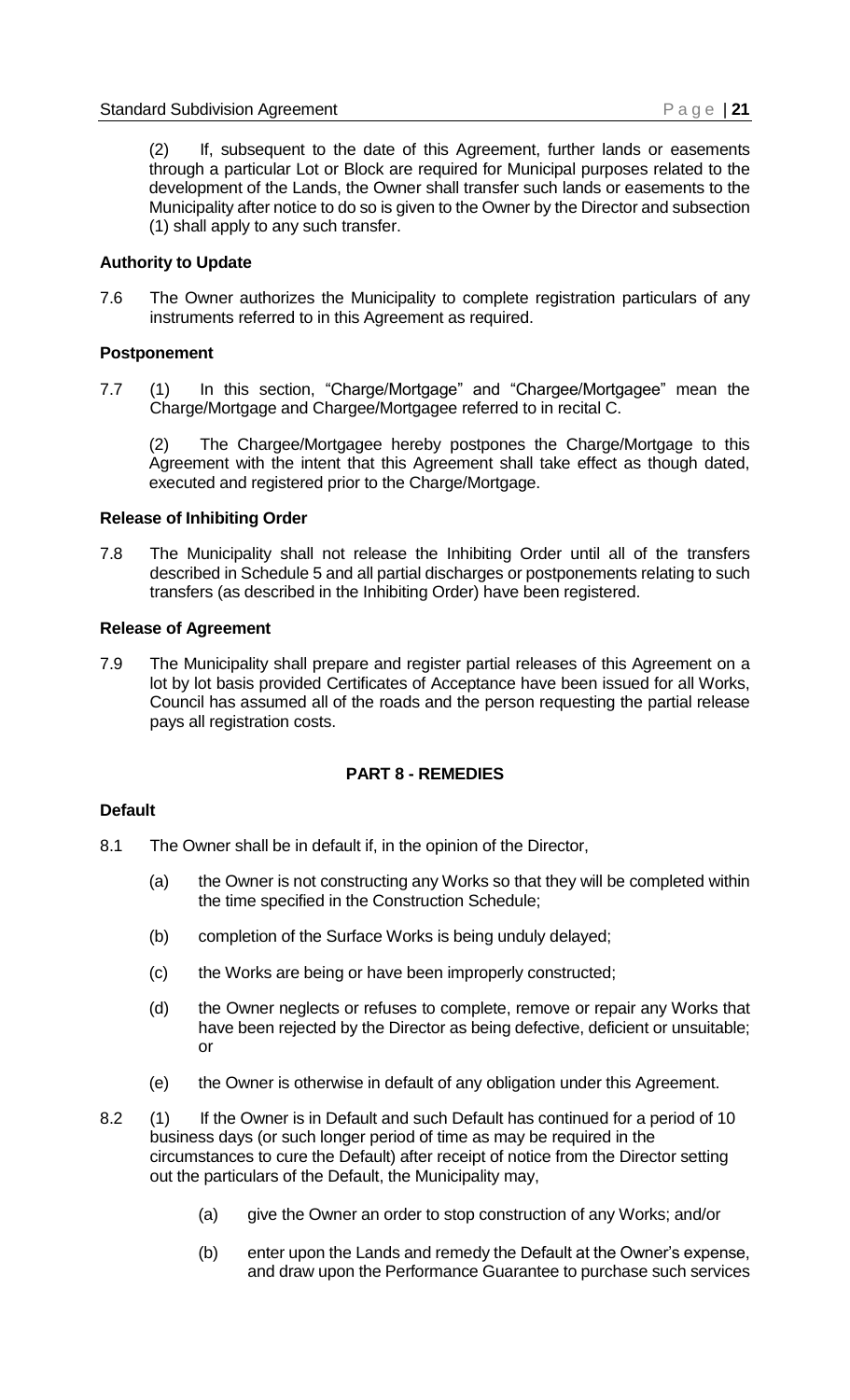and materials as in the opinion of the Director are required for such purpose.

(2) Notwithstanding subsection (1), notice of Default under section 2.39 (site condition) and section 2.46 (road and sidewalk maintenance) shall be 1 business day.

(3) Notwithstanding subsection (1), the Director shall not be required to give notice of Default under section 2.23 (winter construction). If there is Default under section 2.23, the Director may immediately issue a stop work order and direct that all trenches be immediately backfilled, and construction shall not recommence prior to May 1<sup>st</sup>, at which time any remedial work or tests deemed necessary by the Director shall undertaken.

(4) Notwithstanding subsection (1), the Director shall not be required to give notice of Default under section 2.30 (construction supervision). If there is Default under section 2.30, the Director may immediately retain an independent field inspector to carry out the supervisory duties described in section 2.30 on behalf of the Municipality at the Owner's expense.

(5) Notwithstanding subsection (1), in cases of emergency or urgency, the Municipality may enter onto the Lands without notice and perform, at the Owner's expense, such work as the Director deems necessary to protect the integrity of existing Municipal infrastructure or to protect the integrity and functionality of the Works.

(6) The cost of any remedial work undertaken by the Municipality under this section shall include an administration fee of 30% of the contractor's charges to the Municipality (including any charges for overhead and profit) or, if such work is undertaken by the Municipality, 30% of all costs incurred by the Municipality to remedy the Default.

- 8.3 Every contract made by the Owner with a contractor or homebuilder to construct any Works shall require the contractor or homebuilder to comply with all of the provisions of this Agreement, including the requirement to stop work when ordered by the Director.
- 8.4 Construction of any Works described in a stop work order may only recommence after the Director has provided authorization to recommence.

#### <span id="page-19-0"></span>**Inspection**

8.5 The Municipality shall be permitted unrestricted access to the Lands at all times in order to inspect any Works. The Owner and Owner's Engineer shall cooperate fully with the Municipality in any inspection.

#### <span id="page-19-1"></span>**Liens**

- 8.6 (1) If a claim for a lien in respect of any Works is filed with the Municipality or the Municipality receives written notice of a claim of an alleged beneficiary of a statutory trust under the *Construction Lien Act*, R.S.O. 1990, c. C.30 and the Owner fails to discharge the lien or the claim as the case may be within 10 business days after receipt of notice from the Municipality, then the Municipality may,
	- (a) pay the full amount of the claim and security for costs into a court of competent jurisdiction in order to obtain an order vacating such claim for lien;
	- (b) discharge the claim in full by paying the amount claimed; or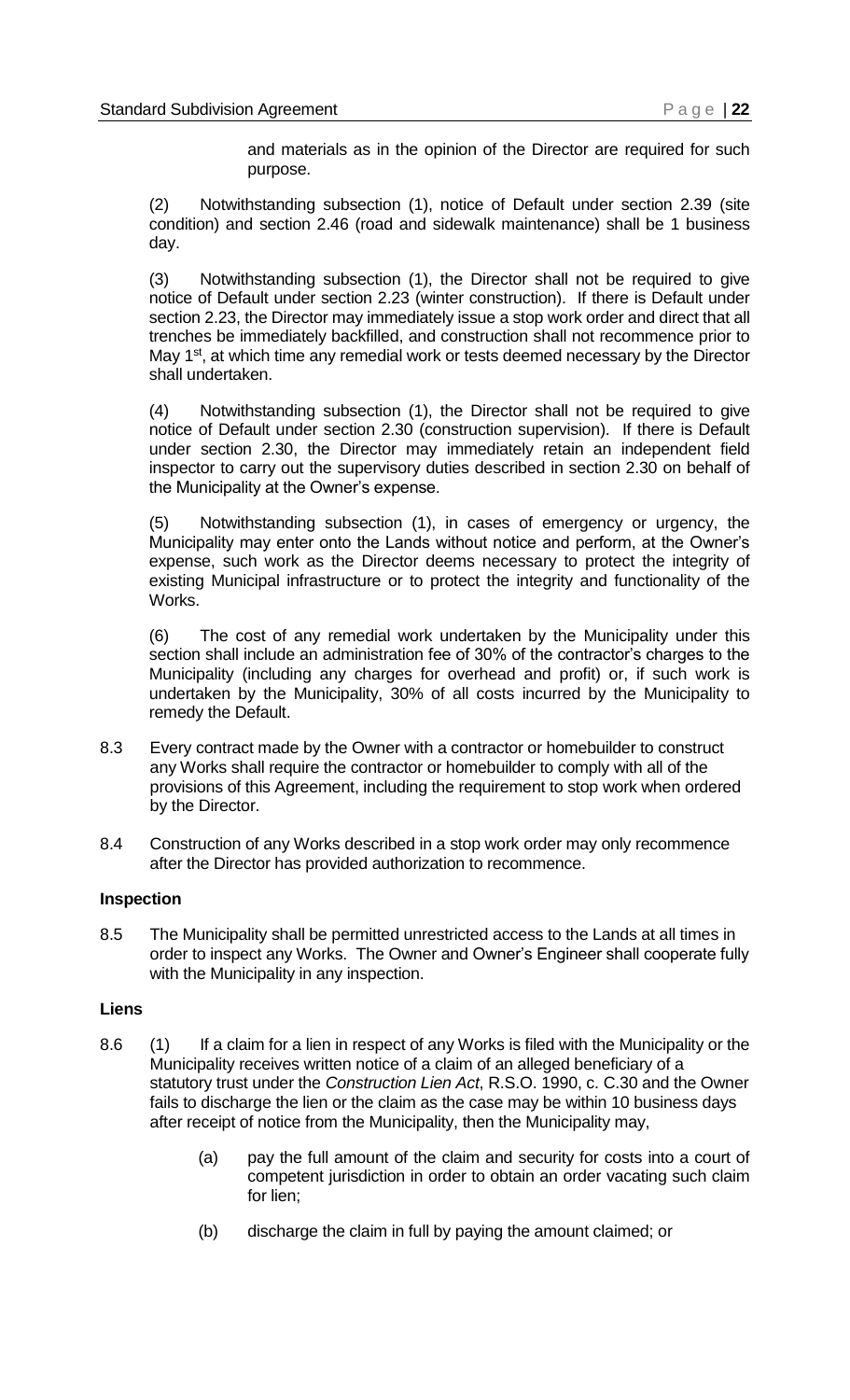(c) draw the full amount of the claim from the Performance Guarantee and hold the cash in a deposit account of the Municipality as the security payment of the claim.

(2) The Owner shall indemnify the Municipality against the costs incurred by the Municipality in making any payment pursuant to subsection (1) including the Municipality's reasonable legal costs.

#### <span id="page-20-0"></span>**Indemnity**

8.7 The Owner shall indemnify and save the Municipality harmless from and against all actions, claims, liabilities, losses, damages and expenses (including Municipality's reasonable legal costs) which are caused in whole or in part by the Owner's negligence or improper work completed by the Owner until all Works have been accepted, save and except for any actions, claims, liabilities, losses, damages and expenses resulting from the Municipality's negligence or the negligence of those for whom the Municipality is responsible in law.

#### <span id="page-20-1"></span>**Remedial Action**

<span id="page-20-2"></span>8.8 The Owner acknowledges that the Municipality, in addition to any other remedy it may have at law, shall also be entitled to enforce this Agreement in accordance with section 446 of the *Municipal Act, 2001*, S.O. 2001, c.25.

#### **PART 9 - GENERAL**

- 9.1 The Works may be used by the Municipality and the public for any of the purposes for which they are designed, without interference by the Owner, and without the payment of any compensation to the Owner.
- 9.2 The Owner shall not assign this Agreement without the Municipality's consent.
- 9.3 No amendment to this Agreement shall be effective unless made in writing and signed by all parties.
- 9.4 If any provision of this Agreement is held by a court to be invalid, illegal or unenforceable, the remaining provisions shall not be affected.
- 9.5 This Agreement shall be governed by and construed in accordance with the laws in force in the Province of Ontario.
- 9.6 Time shall be of the essence of this Agreement unless the Director authorizes otherwise.
- 9.7 This Agreement shall enure to the benefit of and shall bind the parties and their respective successors and permitted assigns.
- 9.8 This Agreement may be executed and delivered in any number of counterparts, each of which when executed and delivered is an original but all of which taken together constitute one and the same agreement.
- 9.9 Where there is more than one owner of the Lands, all obligations of Owner under this Agreement are joint and several.
- 9.10 The Owner and the Municipality agree to execute such other instruments as may from time to time be necessary or desirable to give effect to the provisions of this Agreement.
- 9.11 Any notice that is required to be or may be given under this Agreement shall be in writing and shall be sent by e-mail or delivered: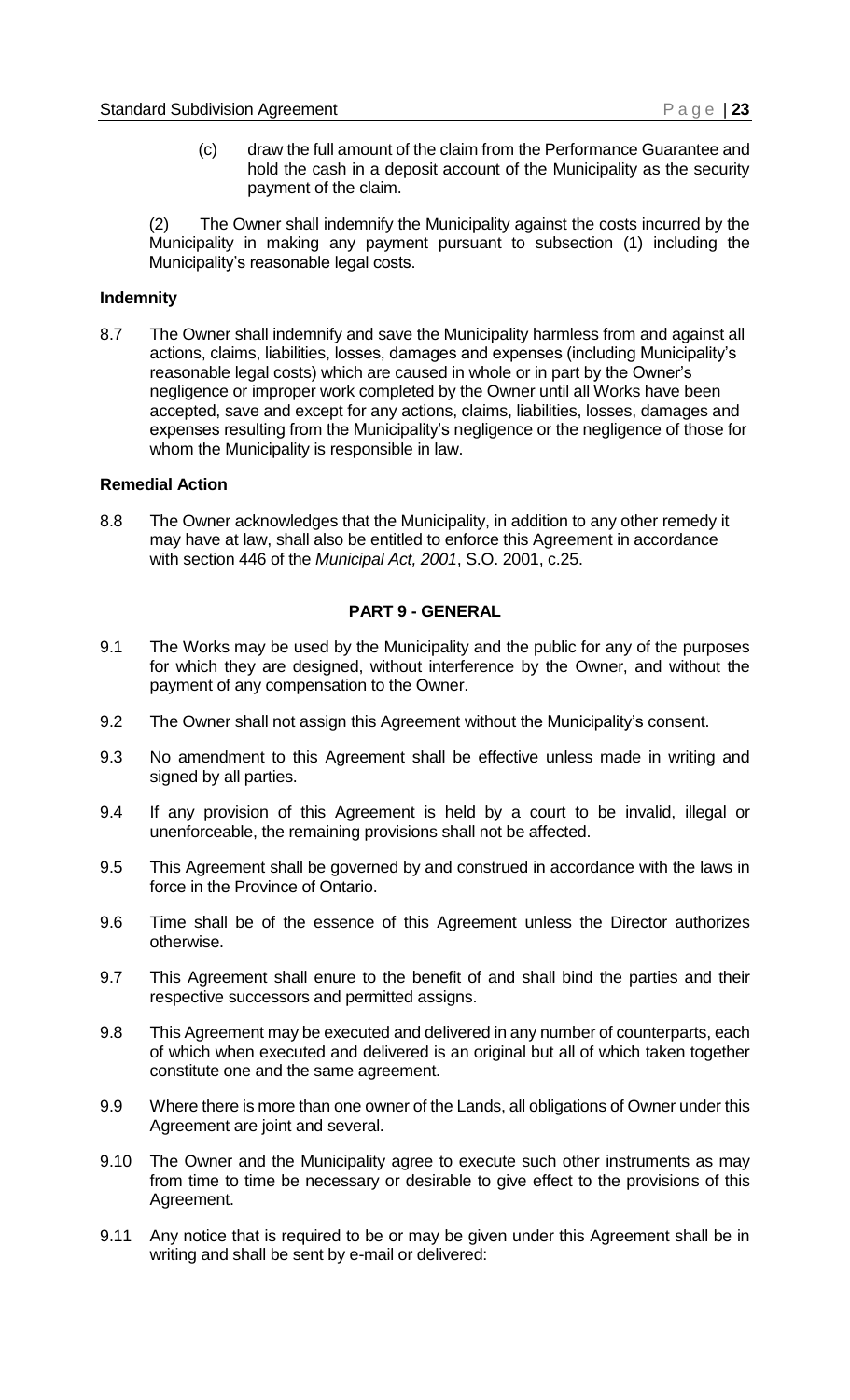To the Owner:

\_\_\_\_\_\_\_\_\_\_\_\_\_\_\_\_\_\_\_\_\_\_\_\_\_ \_\_\_\_\_\_\_\_\_\_\_\_\_\_\_\_\_\_\_\_\_\_\_\_\_ Attention: <mark>Les</mark> Email: **L** 

To the Municipality: Municipality of Clarington 40 Temperance Street Bowmanville, ON L1C 3A6 Attention: Director of Engineering Services Email: [engineering@clarington.net](mailto:engineering@clarington.net) and Attention: Director of Planning Services Email: [planning@clarington.net](mailto:planning@clarington.net)

or such other e-mail address or postal address of which either party has notified the other. Any such notice shall be effective from the date that it is so emailed or delivered.

**IN WITNESS WHEREOF** the parties have signed this Agreement.

#### **THE CORPORATION OF THE MUNICIPALITY OF CLARINGTON**

David Crome, Director of Planning Services

\_\_\_\_\_\_\_\_\_\_\_\_\_\_\_\_\_\_\_\_\_\_\_\_\_\_\_\_\_\_\_\_

\_\_\_\_\_\_\_\_\_\_\_\_\_\_\_\_\_\_\_\_\_\_\_\_\_\_\_\_\_\_\_\_

Patti L. Barrie, Municipal Clerk

We have authority to bind the Corporation

\_\_\_\_\_\_\_\_\_\_\_\_\_\_\_\_\_\_\_\_\_\_\_\_\_\_\_\_\_\_\_\_

\_\_\_\_\_\_\_\_\_\_\_\_\_\_\_\_\_\_\_\_\_\_\_\_\_\_\_\_\_\_\_\_

[Insert name of Owner]

Per:

Per:

I/We have authority to bind the Corporation

[Insert name of Mortgagee/Chargee]

\_\_\_\_\_\_\_\_\_\_\_\_\_\_\_\_\_\_\_\_\_\_\_\_\_\_\_\_\_\_\_\_

\_\_\_\_\_\_\_\_\_\_\_\_\_\_\_\_\_\_\_\_\_\_\_\_\_\_\_\_\_\_\_\_

Per:

Per:

I/We have authority to bind the Corporation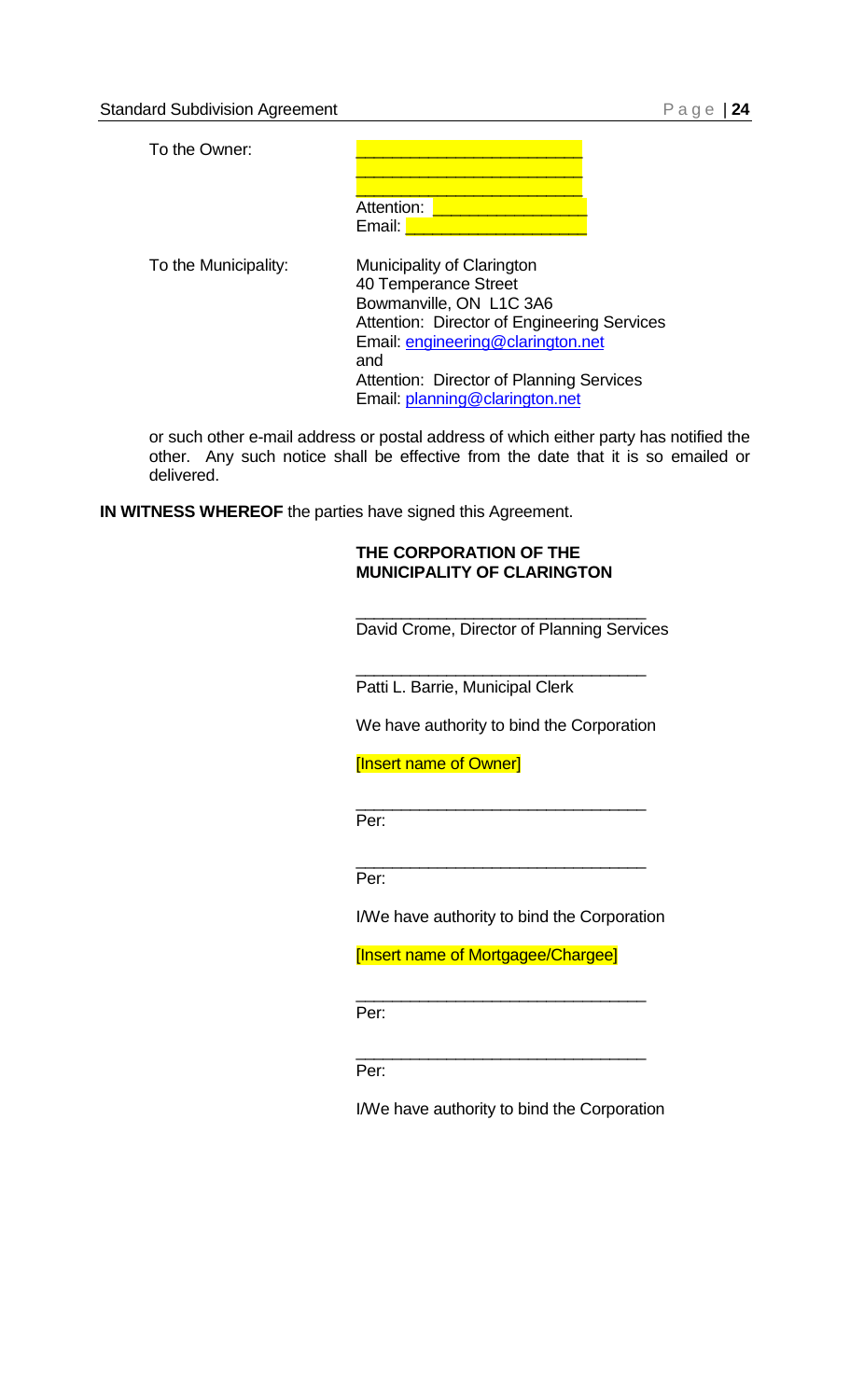#### **SCHEDULE 1 - DEFINITIONS**

<span id="page-22-0"></span>**"40M-Plan"** means the Plan 40M-\_\_\_\_\_\_\_.

**"Architectural Design Guidelines"** means the architectural control design guidelines described in subsection 3.1(2).

**"assumed"** means assumed by the Municipality for public use and maintenance purposes through the passage of a by-law by Council under subsection 31(4) of the *Municipal Act, 2001*, S.O. 2001, c.25.

**"Authorization to Commence"** means a certificate issued by the Director to formally authorize commencement of any Works.

**"Base Works"** means the Storm Sewer Works, initial works within the road system including sub-grade, sub-base and base granular materials, sub-drains, base curbs, base asphalt, traffic control and temporary street name signs, installation and removal of turning circles, and noise attenuation fencing.

**"Certificate of Acceptance"** means a certificate issued by the Director to formally accept a Works Component.

**"Certificate of Completion"** means a certificate issued by the Director to formally acknowledge that the construction of a Works Component has been completed**.**

**"construct"** includes install.

**"Construction Schedule"** means a schedule which sets out the time at which, and the sequence in which, the Owner proposes to construct the Works Components other than the Surface Works.

**"Council"** means the Council of the Municipality.

**"Default"** means default as described in section 8.1.

**"Director"** means the Municipality's Director of Engineering Services or a designate.

**"Directors"** means the Director and the Director of Planning Services.

**"Director of Emergency and Fire Services"** means the Municipality's Director of Emergency and Fire Services or a designate.

**"Director of Planning Services"** means the Municipality's Director of Planning Services or a designate.

**"Engineering Drawings"** means drawings and/or specifications prepared by a professional engineer respecting any Works.

**"Final Works Cost Estimate"** means the Preliminary Works Cost Estimate as revised after the Engineering Drawings, Grading and Drainage Plan and Landscaping Plan have been approved.

**"Grading and Drainage Plan"** means a plan showing (a) the existing and proposed drainage pattern on the Lands and all lands adjacent to the Lands; (b) the direction of all surface drainage, including water from adjacent land originally flowing through, into or over the Lands to the municipal storm sewer system or any other outlet approved by the Director; and (c) overland flow routes.

**"Lands"** means the lands described in recital B.

**"Landscaping Plan"** means a plan prepared by a qualified landscape architect showing the proposed landscaping for the Lands (including all boulevards, entranceways, trees, fencing, landscape strips, stormwater management facilities and parks) that meets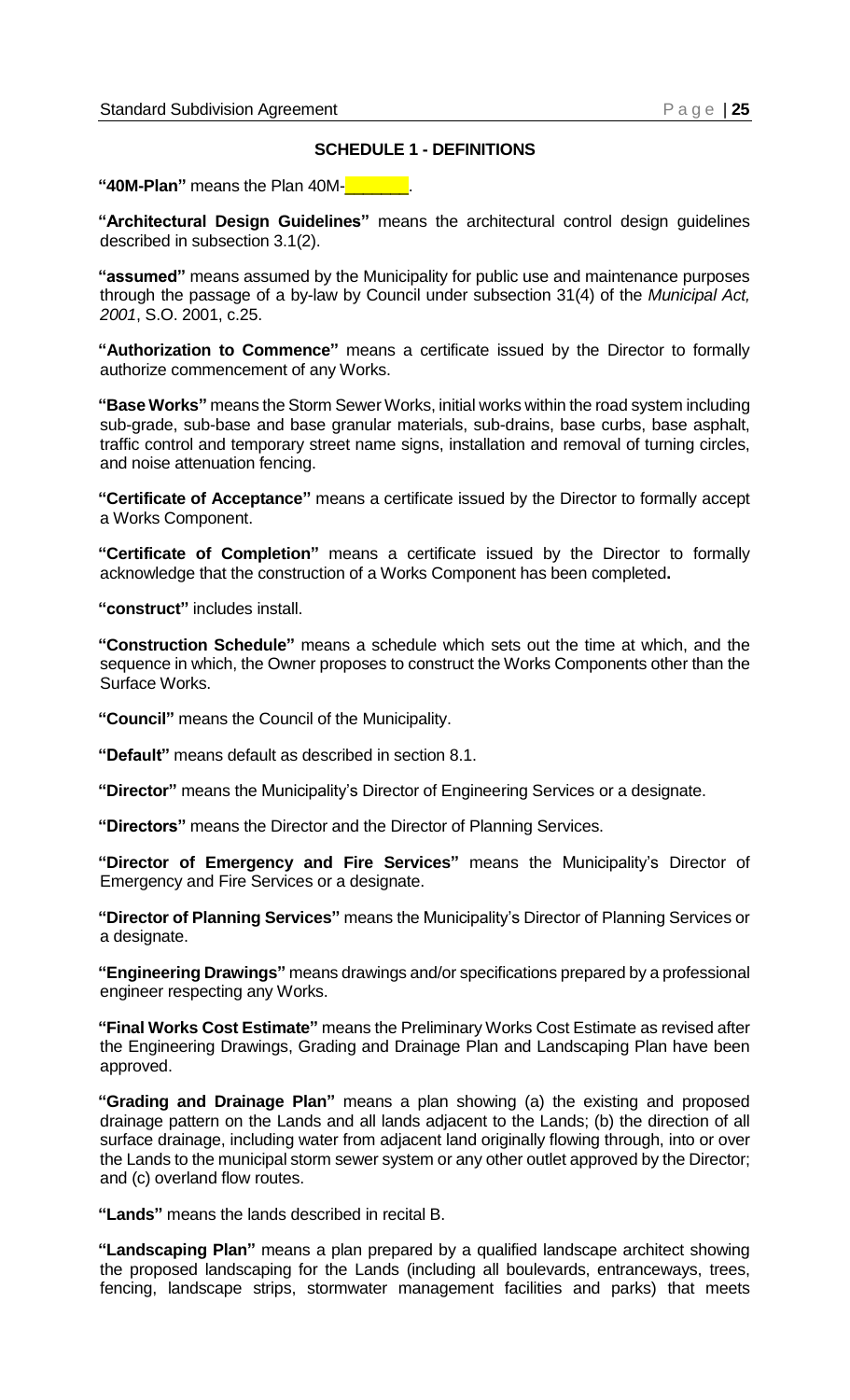Municipal Specifications, the requirements of any community theme plan approved by the Directors, and any other requirements of the Directors.

**"Landscaping Works"** means all work described in the Landscaping Plan other than any landscaping work that is part of the Stormwater Management Works.

**"Letter of Credit"** means an irrevocable and unconditional letter of credit issued by a bank listed in Schedule "I" or Schedule "II" of the *Bank Act*, S.C. 1991, c.46 containing terms satisfactory to the Municipality's Director of Finance.

**"Lot Grading Security"** means the security required under section 5.6.

**"Municipality"** means The Corporation of the Municipality of Clarington including, where appropriate, its agents, consultants, contractors, sub-contractors, employees or other persons authorized to act on its behalf.

**"Municipal Specifications"** means the Design Guidelines and Standard Drawings prepared by the Municipality in 2004 (revised in 2010).

**"Owner"** means \_\_\_\_\_\_\_\_\_\_\_\_\_\_\_\_\_\_\_\_ and includes, where appropriate, all agents, consultants, contractors, sub-contractors, suppliers, employees and other persons for whom the Owner is in law responsible.

**"Owner's Engineer"** means a professional engineer or a firm of professional engineers retained by the Owner to perform the engineering duties set out in this Agreement.

**"Performance Guarantee"** means cash, a guaranteed investment certificate in favour of the Municipality, or a Letter of Credit initially in an amount determined in accordance with section 5.1.

**"Phasing Plan"** means a plan showing how the Works within the Lands are intended to connect to subsequent phases of development, including the provision of temporary or transitional works.

**"Preliminary Works Cost Estimate"** means the Preliminary Works Cost Estimate set out in Schedule 6.

**"Region"** means The Corporation of the Regional Municipality of Durham.

**"roads"** means all road allowances, highways, streets and lanes shown on the 40M-Plan.

**"Storm Sewer Works"** means a system for the removal of upstream storm water and storm water originating within the Lands, including storm sewer mains and connections, manholes, service connections, catch-basins and rear yard catch-basins and leads, open channels, ditches, storm outfalls and structures and any other appurtenances and over-sizing as required.

**"Stormwater Management Works"** means a stormwater management system that is consistent with the master drainage plan for the Lands, complete with overland flow routes, detention and retention facilities, quality control devices, outlets, erosion and sedimentation control measures, and all landscaping associated with such facilities.

**"Street Lighting Works"** means a street lighting system that provides illumination of roads and walkways to serve the Lands including all connections, energy and maintenance costs, appurtenant apparatus and equipment.

**"Surface Works"** means top curb and gutter, surface asphalt, sidewalks, all streetscape components including street trees, boulevard topsoil and sod, driveway aprons, permanent street name signs, fencing, walkways, and any remaining Works that are not part of the Base Works, the Stormwater Management Works or the Street Lighting Works.

**"Tree Preservation Plan"** means the tree preservation plan prepared in accordance with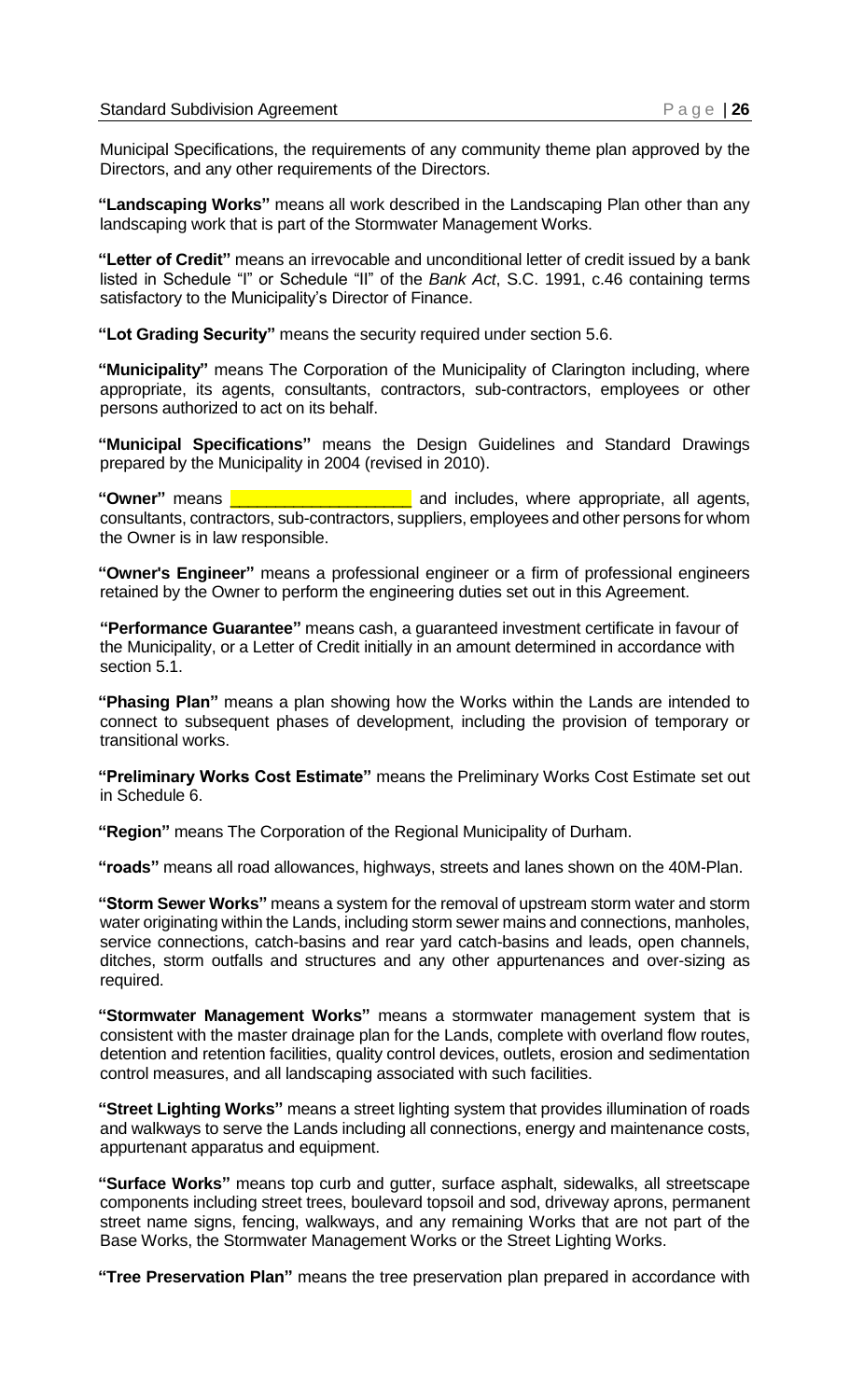| <b>Standard Subdivision Agreement</b> | Page   $27$ |
|---------------------------------------|-------------|
| Municipal Specifications entitled     | prepared by |
| and dated                             |             |

**"Works"** means all facilities, services, works and improvements, including all connections, alterations, adjustments and transitions required to suit existing systems or lands, required for the development of the Lands including the Base Works, Stormwater Management Works, Storm Sewer Works, Street Lighting Works, Surface Works, and all fencing, noise attenuation measures, walkways (including lighting) and other miscellaneous works shown on the Engineering Drawings, Grading and Drainage Plan, Tree Preservation Plan and Landscaping Plan.

**"Works Component"** means the Base Works, the Landscaping Works, the Stormwater Management Works, the Street Lighting Works, or the Surface Works, or any components specified in Schedule 7.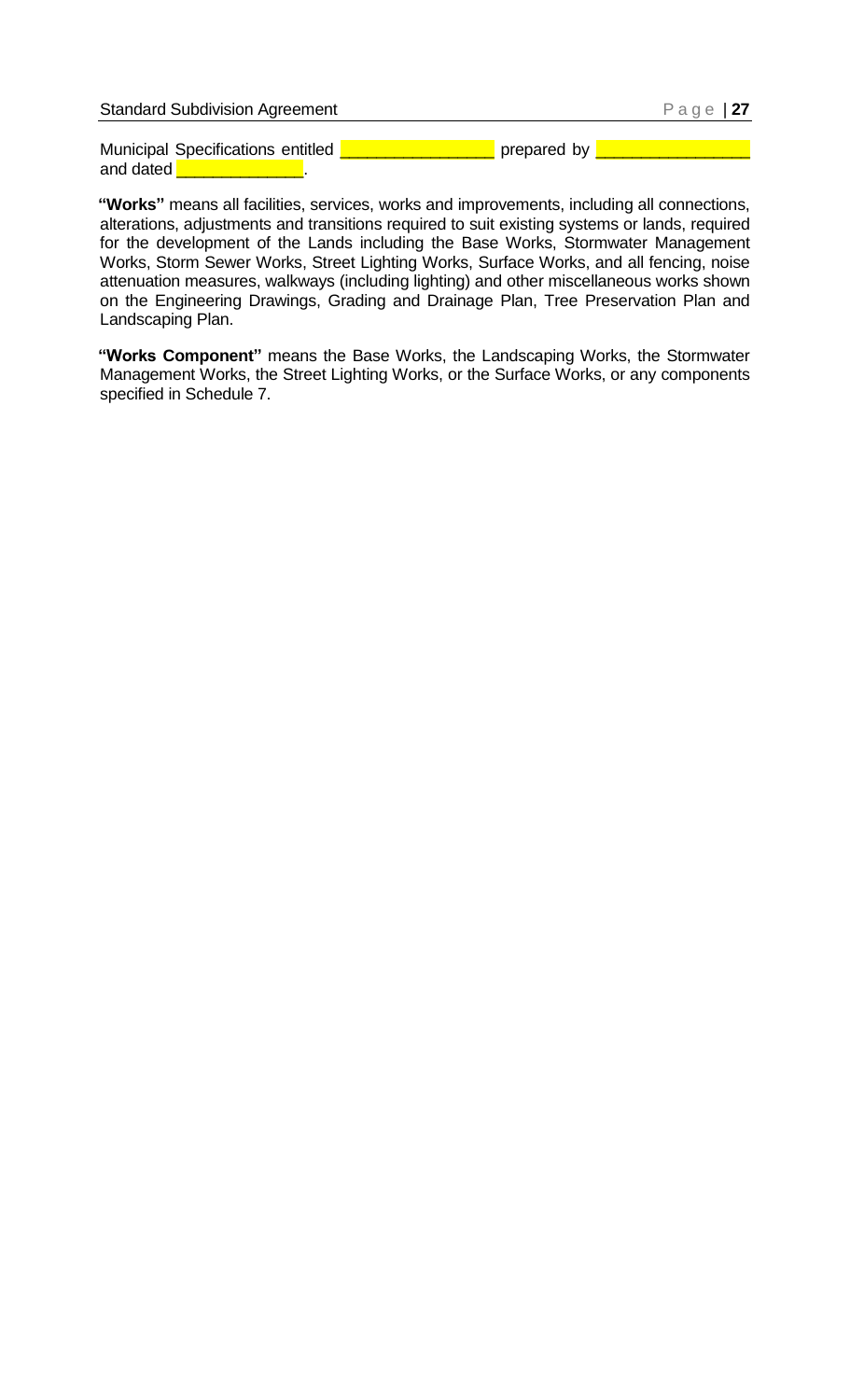<span id="page-25-0"></span>**SCHEDULE 2 - PLAN 40M - \_\_\_\_\_\_\_\_\_**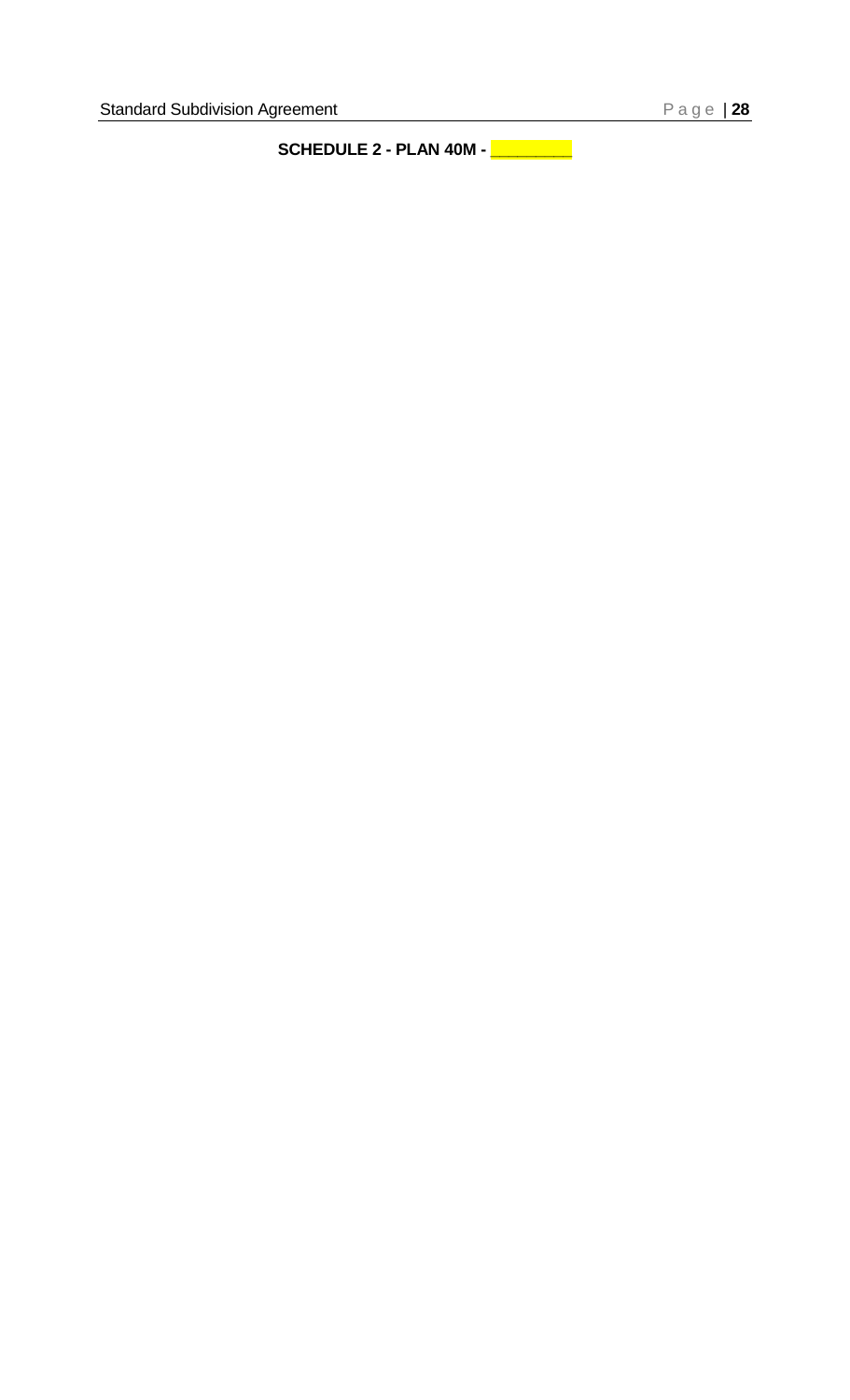#### **SCHEDULE 3 - STANDARD NOTICES AND WARNINGS**

<span id="page-26-0"></span>*Assumption of Roads – A considerable period of time may elapse before the roads in this subdivision are eligible for assumption by the Municipality. Until assumption, the developer is responsible for their maintenance.* 

*Boulevards – Nothing may be planted, constructed or installed within municipal road allowance except as permitted under the Municipality's Boulevard By-law No.2013-066.*

*Construction – As is the case in any new subdivision, there will be ongoing construction activity that that may affect the purchaser's use and enjoyment of the property including mud, dust, noise, traffic delays, and a lack of full services such as sidewalks.*

*Drainage – Side or rear yard swales or any other drainage patterns on any lot cannot be altered except with the permission of the Municipality.*

*Driveway Spacing – The width of driveways at the street must conform to the approved house siting plans.*

*Future Development – Land surrounding this plan of subdivision may be rezoned to allow for future development.*

*Grading – This lot will be graded by the builder in accordance with the plans approved by the Municipality. Such grading may accommodate drainage from surrounding lands and may include swales, slopes and retaining walls. In some cases, existing constraints and topography may require the final grading design to vary from the Municipality's guidelines which may affect the use of certain areas of the property. Issues regarding quality or workmanship should be directed to the builder.*

*Mail Service – Door-to-door postal service will not be available within this plan of subdivision. Instead, all mail will be delivered to community mailboxes in locations approved by Canada Post and the Municipality.*

*Municipality's Gate Policy – No gates will be permitted in any fence required by the subdivision agreement to be located between private property and Municipal property without the approval of the Municipality's Director of Engineering.*

*Municipal Parking Requirements – All roads in this subdivision will be subject to the Municipality's Traffic By-law No. 91-58, as amended, which may limit on-street parking.*

*Occupancy – Occupancy of any dwelling within this subdivision is not permitted unless an occupancy permit has been issued by the Municipality.* 

*Rural Ditching – Municipal ditches are constructed for the purpose of conveying road drainage. Municipal maintenance of such ditches is limited to ditch functionality only. As a result, ditches may have tall grasses, weeds and bulrushes, or may have local areas of standing water and/or minor erosion. If the purchaser desires a higher standard of ditch maintenance and appearance, it will be the purchaser's responsibility and may require Municipal approval.*

*Schools – Students from this area may have to attend existing schools. Although a school site has been reserved within this plan of subdivision, a school may not be built for some time, if at all, and then only if authorized by the Ministry of Education.*

*Subdivision Agreement – The lands described in this Offer are subject to the requirements of a Subdivision Agreement between \_\_\_\_\_\_\_\_\_\_\_\_\_\_\_\_\_\_\_\_\_\_\_\_\_\_\_\_\_ and the Municipality of Clarington dated \_\_\_\_\_\_\_\_\_, 201\_. A copy of this Agreement is registered on title to the property. Purchasers are advised that this Subdivision Agreement authorizes the Municipality to enter onto all lands within the plan of subdivision in order to carry out various inspections.*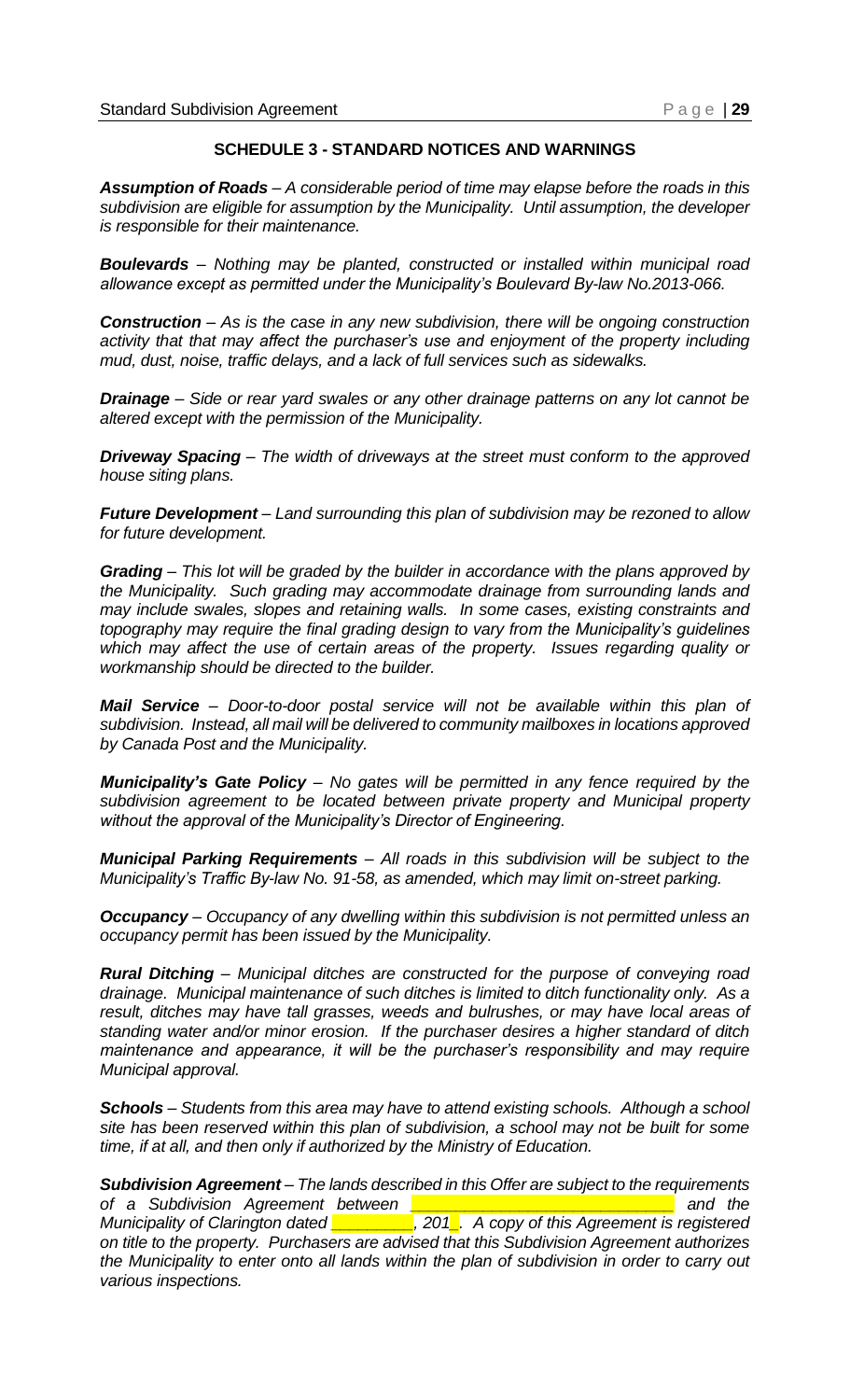# **SCHEDULE 4 - SPECIAL NOTICES AND WARNINGS**

<span id="page-27-0"></span>*Note: See Conditions of Draft Plan approval*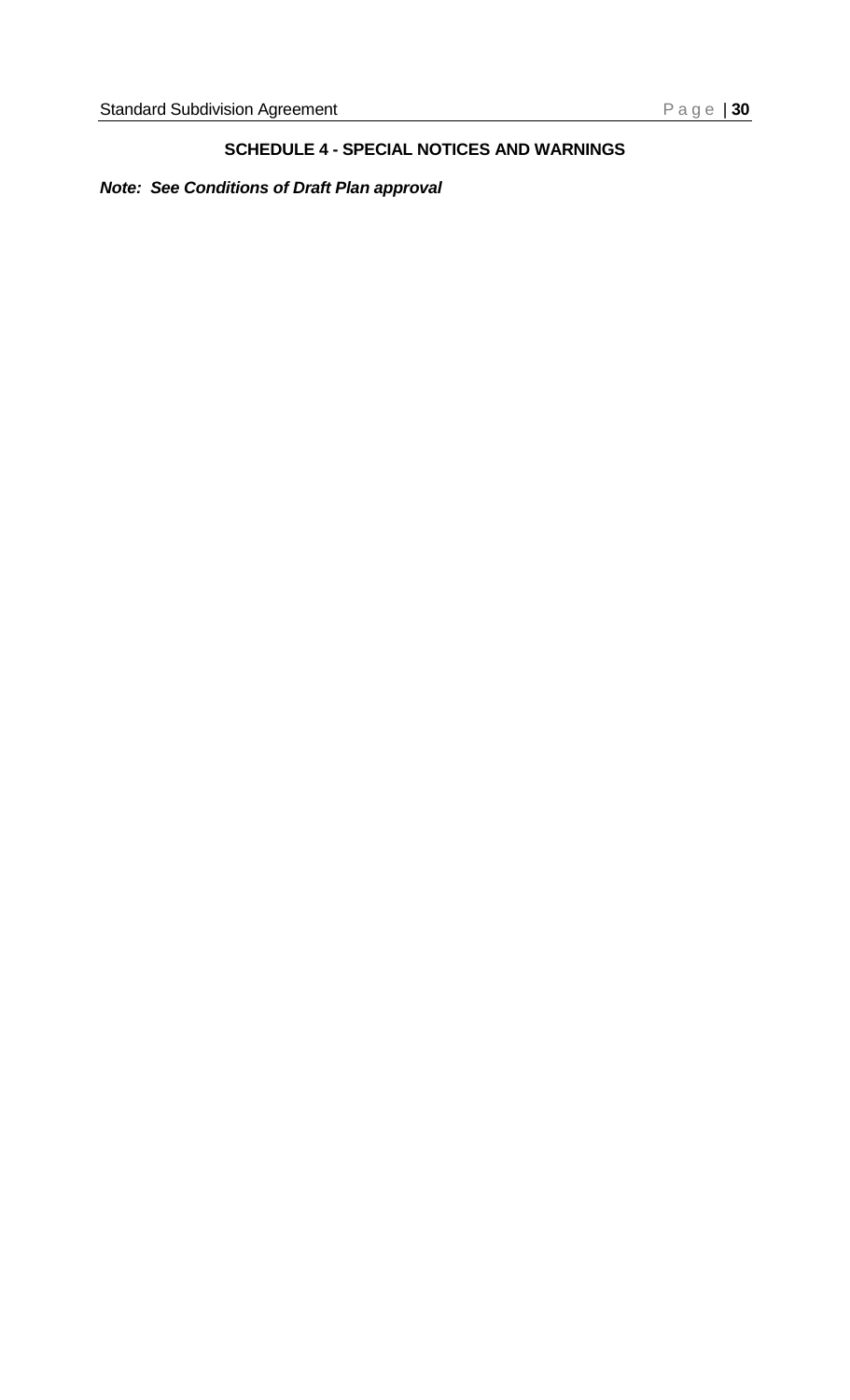# **SCHEDULE 5 - LANDS/EASEMENTS TO BE TRANSFERRED**

#### <span id="page-28-0"></span>**LANDS TO BE TRANSFERRED**

- 1. Road Widenings:
- 2. Sight Triangles:
- 3. Reserves:
- 4. Parkland Dedications:
- 5. Landscaping Blocks and Walkways:
- 6. External Lands:
- 7. Other:

# **EASEMENTS TO BE TRANSFERRED**

- 8. Servicing Easements:
- 9. Temporary Turning Circles:
- 10. External Lands:
- 11. Other: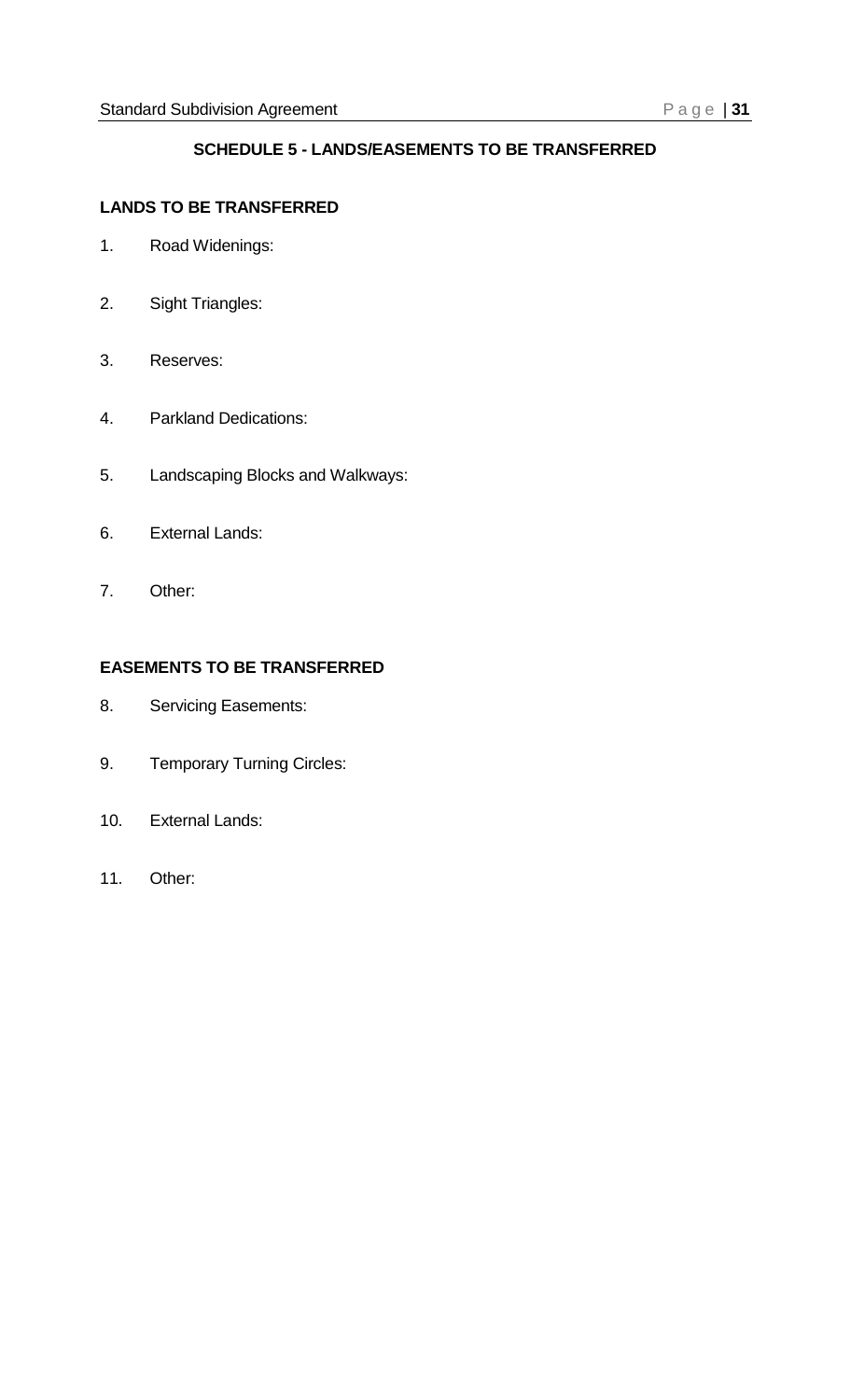<span id="page-29-0"></span>1.

# 2. 3. 4. 5. 6. 7. 8. 9. 10. Sub-total: \$<br>5 % Contingency Allowance: \$ \$ 5 % Contingency Allowance: \$ . Sub-total: \$ 10% Engineering Allowance:  $\qquad \qquad$  \$. Sub-total: \$ 13% H.S.T. Allowance:  $\qquad \qquad$  \$. Total Estimated Value of the Works:<br>
Total Amount of Performance Guarantee:  $\$\qquad$ .

Total Amount of Performance Guarantee:  $\qquad \qquad$  \$.

# **SCHEDULE 6 - PRELIMINARY WORKS COST ESTIMATE**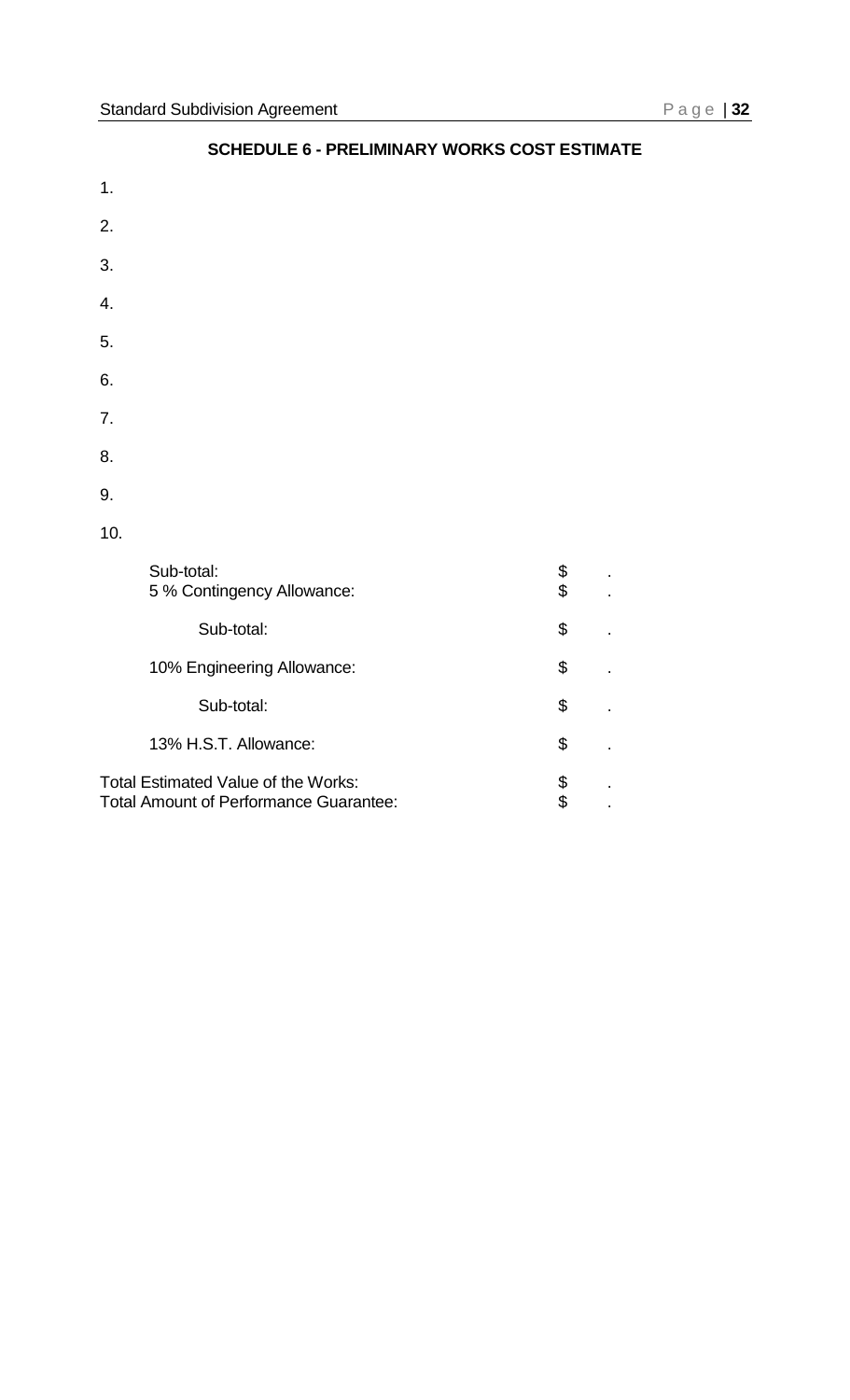# **SCHEDULE 7 - SPECIAL TERMS AND CONDITIONS**

<span id="page-30-0"></span>*Note: See Conditions of Draft Plan approval.*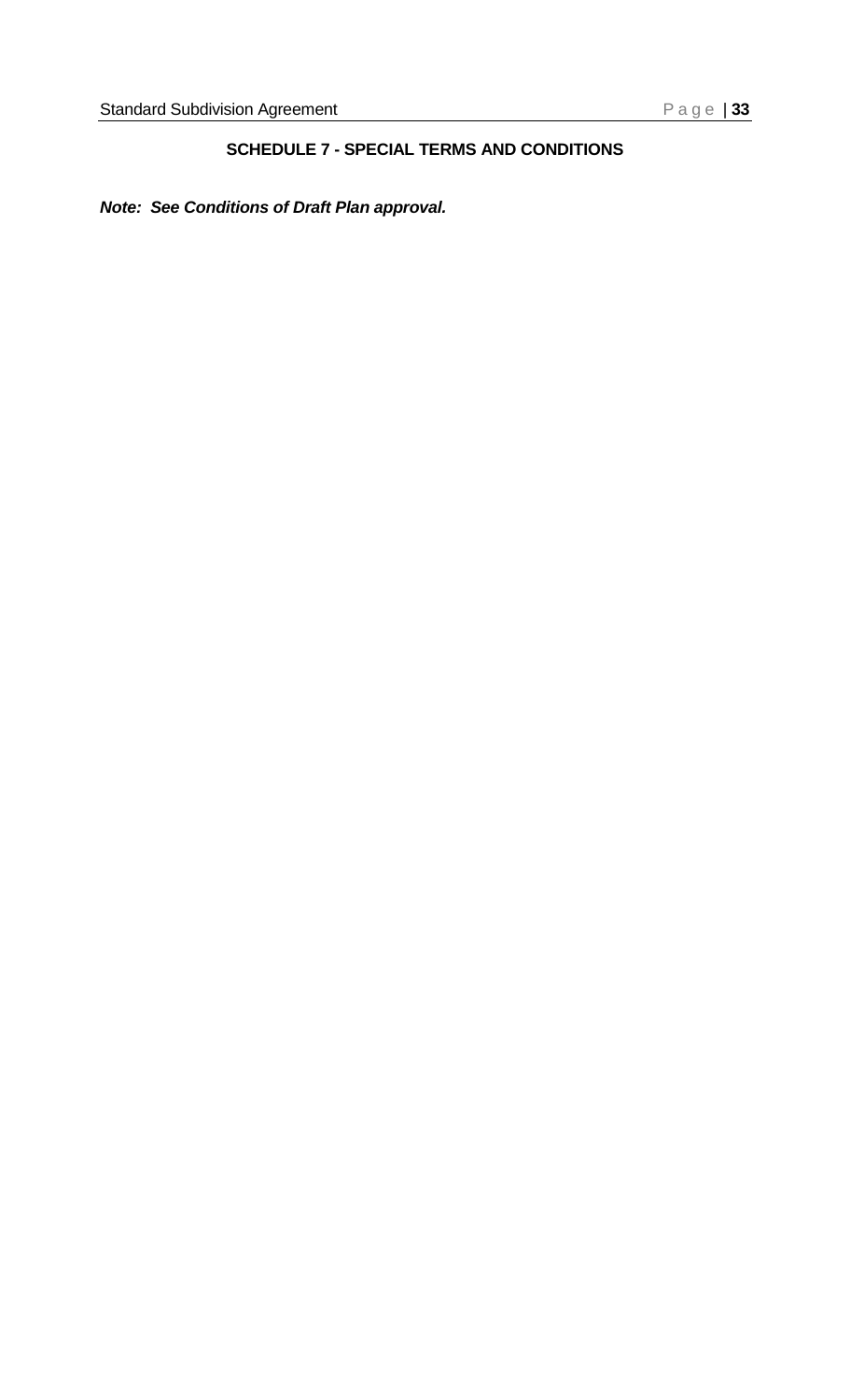# **SCHEDULE 8 - AGENCY REQUIREMENTS**

# <span id="page-31-0"></span>*Note: See Conditions of Draft Plan approval*